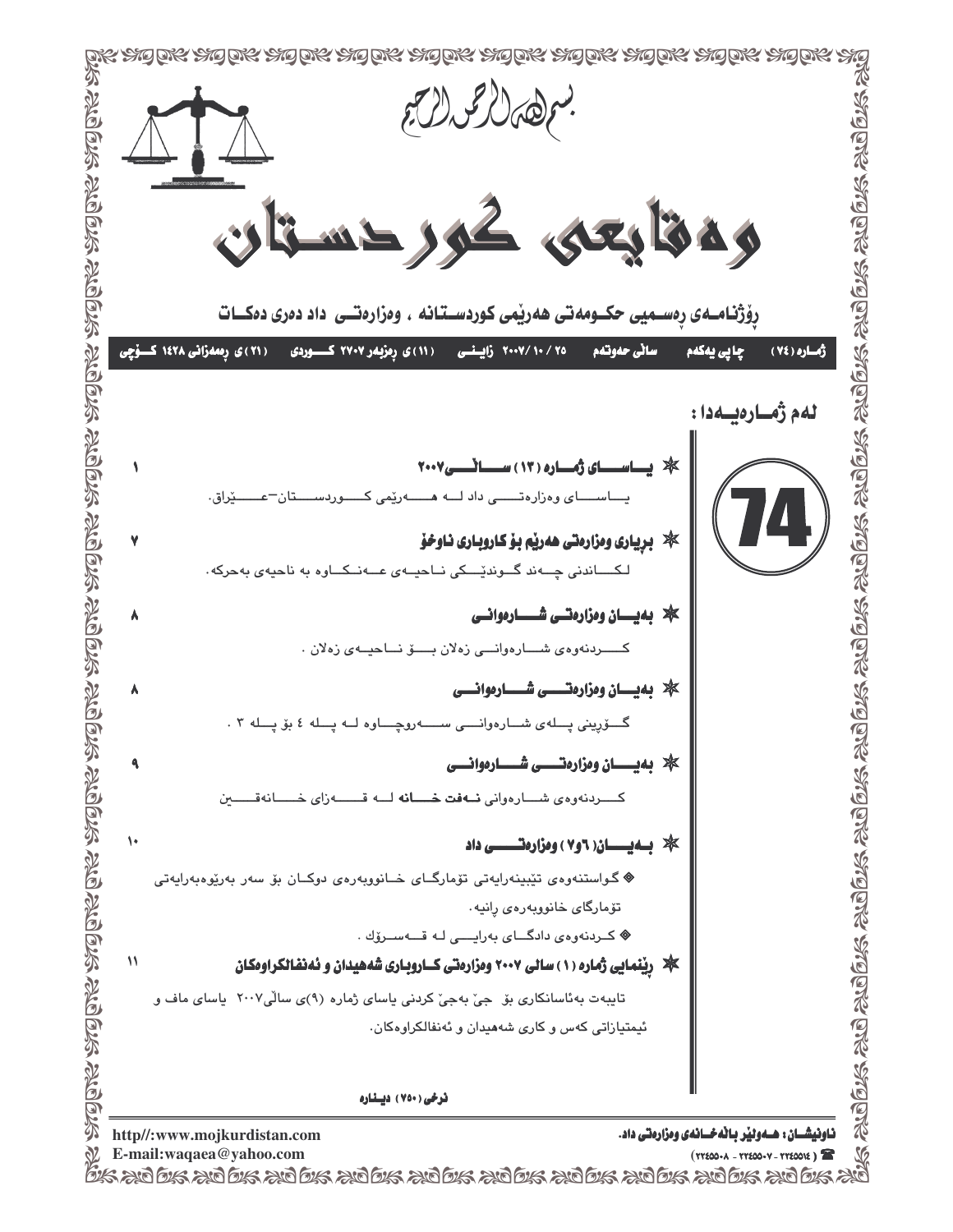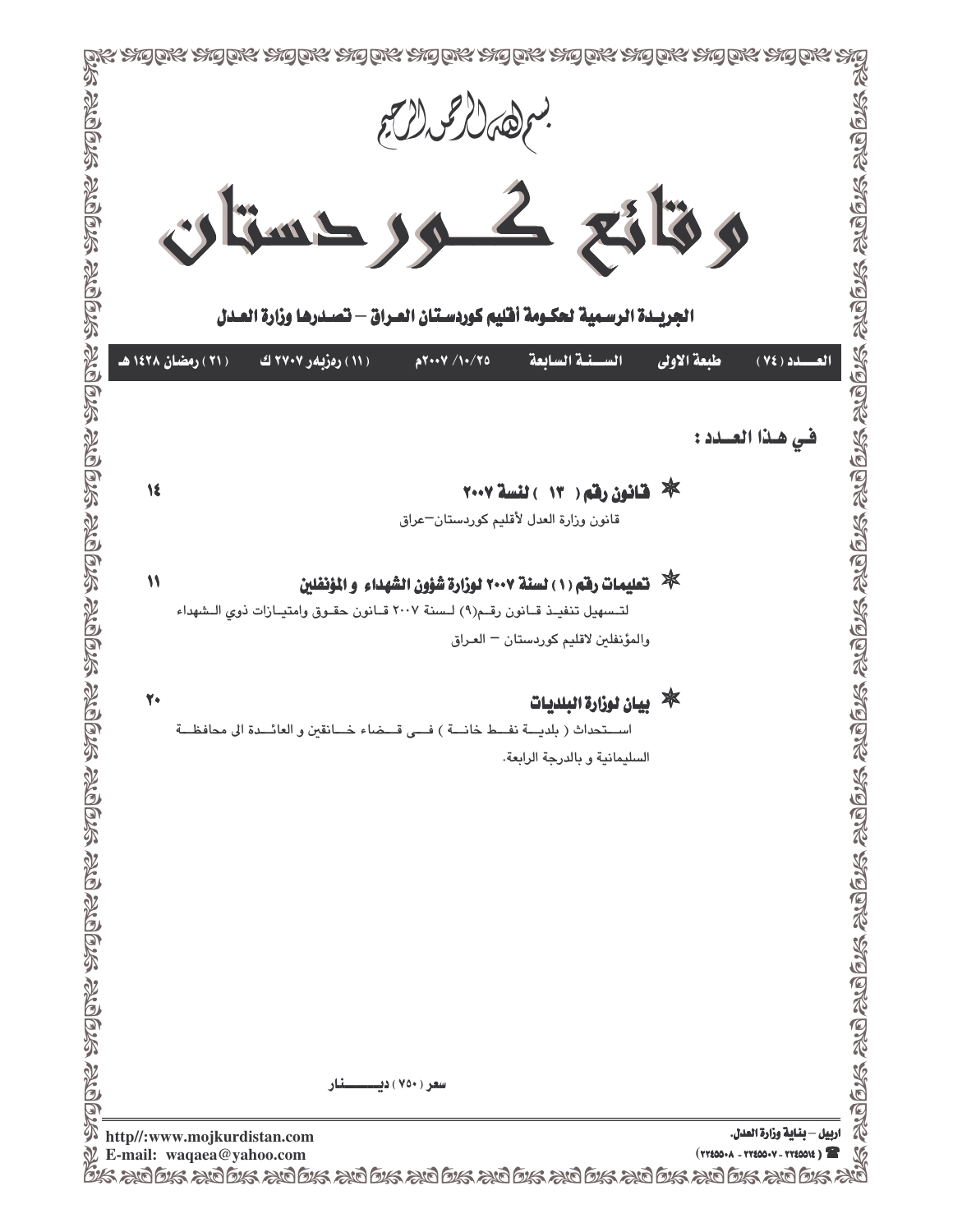#### بسه نسساوی خسسوای به خشنده و مسبهرهبسسان

هەرپمى كوردستانى عيراق سەرۆكايەتى ھەرپم سەرۆك

بياسا

بەنساوي گىەنسسەوە بـــــــريــــــــار ث العادة ( ٢٩ ) سمسا تسمى ٢٠٠٧ 

به پێی ئەو دەسەلاّتەی لە برگەی (۱) ی ماددەی (۱۰) ی پاسای سەرۆکاپەتی ھەرێمی کوردستان – عێراق ی ژماره (۱)ی سالّی ۲۰۰۵ ی ههموارکراو به پاسای ژماره (۲ ) سالّی ۲۰۰٦پیّمان دراوهو، به پالیشتی نهو ياساكارييەو پێداچونەوەيەي ئەنجومەنى نيشتمانى كوردستان – عێراق كردويەتى بريارماندا بە دەركردنى:

# يساسماي ژمسماره ( ١٣ ) ي سمسائمسي ٢٠٠٧

#### ماددەى بەكەم :

مەبەست لەم زاراوانەي خوارەوە، ماناكانى بەرامبەريانە بۆ مەبەستى ئەم ياسايە: **پهکهم : هەرێِم :** هەرێِمی کوردستان ـ عێراق. دووهم : وهزارهت : وهزارهتي دادي ههريم. سٽيهم : وهزير : وهزيري دادي ههريم . چوارهم : بريكارى وهزارهت : بريكارى وهزارهتى داد. **يێنجەم : ئەنجومەن** : ئەنجومەنى وەزارەتى داد.

#### نسامسانج و نسه رکسسه کسسانس ومزارهت

#### ماددهی دووهم :

پهکهم : ئامانجي وهزارهت بهديهێناني داديهروهرييه له ههرێم و پاراستني مافي هاوولاتيانه لـه رێگـهي جێبهجیٚ کردن و ئامادهکردنی یاساکان و رێزگرتن له ناوهرۆکهکانیان به جۆرێکی وا بهرگری لـه مافي مرۆۋ بكـات و لهگـهڵ جارنامـهي گـهردووني مـافي مـرۆۋ و عهـهـد و پـهيمانـه نێودهوڵهتييـه يەيوەندىدارەكان يێيەوە بگونجىّ.

دووەم : وەزارەت بۆ بەديھێنانى ئامانجەكانى ئەم ئەركانە دەگرێتە ئەستۆ: ۹- بيه ياسيا كربان و سبه يركردنى ناكوكييبه كـارگێرى و دادوهريـه كان و دهسـتابهر كردنــى يــه كێتى ياساکاريي و دوربريني ببرورا لهيار هي کاروياري ياسايي بۆ کوردستاني عيراق و دەرگاکاني٠

 $\sqrt{2}$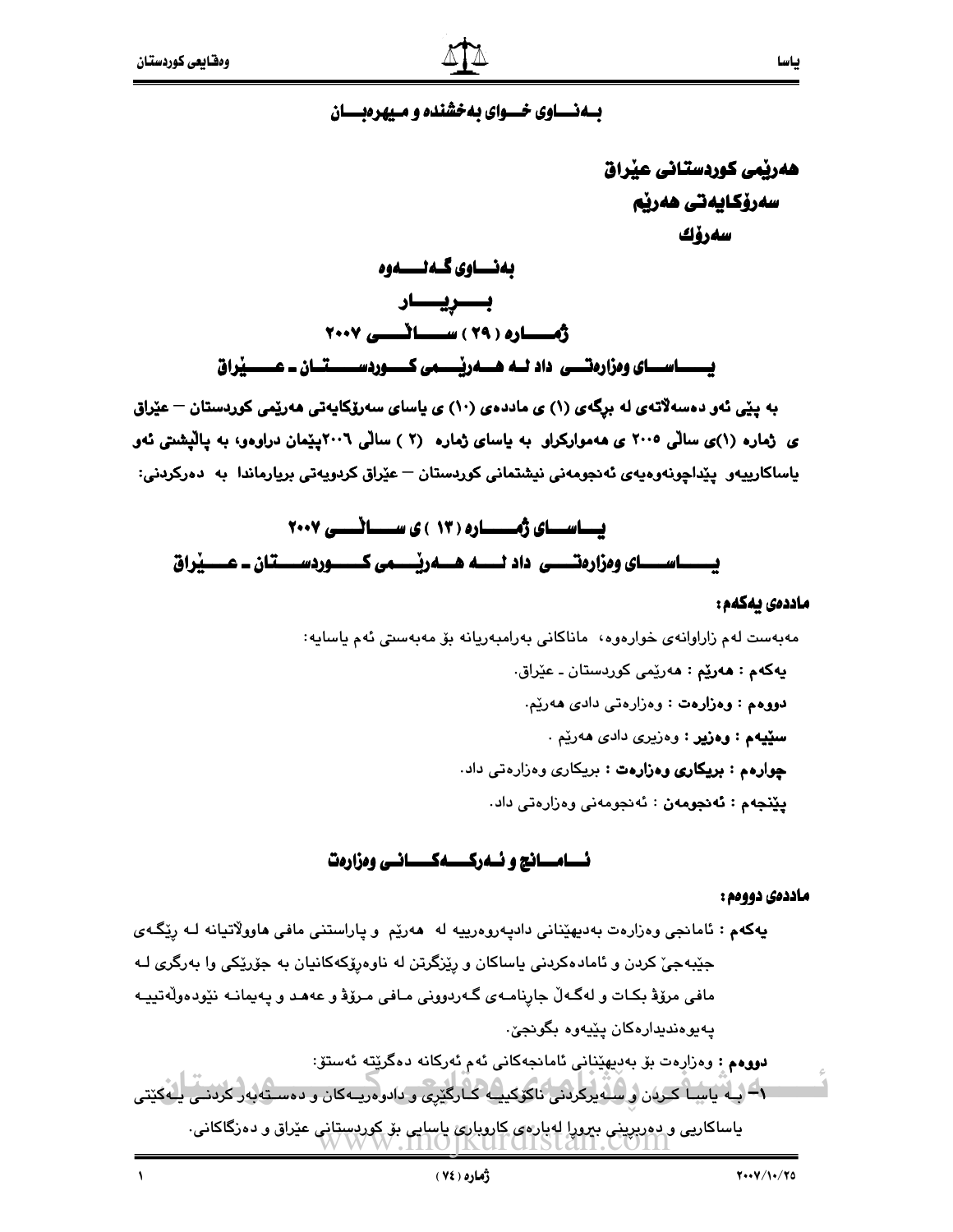- ۳<del>-</del> تۆمارکردنی تەسەروفی خانووبەرە و حوکمـەکانی دادوەریـی لـەبارەی مـافی عـەقاری و رِیکخـستن و بـههێز کردنـی تهسـهروفی یاسـایی و چهسـپاندنی ئـهو مافانـهی لێیـهوه دروسـت دهبـن و سـیفهتی فەرميان بخرێتە سەر.
- ۳- چاودێری کردنی کاروباری ناکامان له رِووی کۆمەلاّیەتی و رِۆشنبیری و پەروەردەيی و مرۆڤايەتيـەوە به ھەماھەنگى كردن لەگەلّ لايەنە پەيوەنديدارەكاندا.
- ٤− پاراستنی دهسکهوتهکانی مافهکانی ههرێم و مافی هاوولاٌتیان و ئاسانکاریی کردنی رێکاری جێبهجیٚ کردنی حوکمهکان و بریار<mark>هکان</mark>.
	- <sup>0</sup> ئامادەكردنى پلانى تايبەت بە وەزارەت و بەدوداچوونى جێبەجىٚ كردنەكەئ.
- ٦− دەركردن و بلأوكردنەوە و دابەشكردنى رۆژنامەي فەرمى (وەقـائعى كوردسـتان) بـه ھـەردوو زمـانى کوردی و عهرهبی بۆ دابین کردنی ئاگاداری فهرمانگه و دهزگاکانی ههریم و هاوولأتیان له یاساکارییه دەرچورەكاندا.
- <mark>۷ -</mark> ئامـادەكردن و شـياندنى دادوەر و ئەنـدامانى داواكـارى گـشتى و كـادىرى ياسـايى بـۆ كارمەنـدانى وهزارهت و فهرمانگه و دهزگاکانی دیکهی ههریم.
- ۸− پێداچوونهوه و وردبینی کردن و پشکنینی تۆمارهکانی وهزارهت و ههموو فهرمانگهکانی، بـۆ دابـین کردنی دادوهریی و د<mark>هستپاکی و شیاویی له جێبهجی</mark>٘ کردنی کار و چالاکیهکانی دا
- ۹– بهستنی کۆبورنەوه لە گەلّ دادوەرەککان بە دادوەرەکانی دادگای تەمييز و کارمەندانی فەرمانگەکانی دیکهی دادهوه، بۆ دەستەبەرکردنی بەدیهێنانی ئامانجەکانی وەزارەت.
- **۰۱– م**هما**م**هنگی کردن له گهلٌ ئهنجومهنی دادوهریی و لایهنه پهیوهندیدارهکان به مهبهستی پیادهکردنی یاساکان و ب<mark>ەدیهێنانی</mark> دادپەروەریی و ئامانجەکانی وەزارەت.
- ٦١ بهشـداريكردن لــه نرخانـدنى ياسـا كارپێكراوهكـان بــوّ زانينــى رِادهى گونجـانى لهگــهلّ واقعــى پهرهسهندوو و پهيوهنديي به مافي گشتي و بهرژهوهندي كۆمەلگاي كوردستانييەوه .
- ۱۲– لێکۆلینـهوه لـه دیـارده کۆمهلأیهتیـه جیاوازهکـان و بهشـداریکردن لـه چـاودێری کردنـی دیـاردهی تاوانکردن و ناکۆکیەکان و چۆنیەتى چارەسەرکردنیان بە ھاوکاریکردن لە گەلّ فەرمانگەکانى دیکەی پەيوەندىدار لە ھەرێمدا.
- ١٣– هاوكــاري كــردن لهگــهڵ لايهنـــه داديــهكاني دهولْــهتي فيــدرالي بــوّ وهرگرتنـــهوهي تاوانكــاران وجێبهجێکردنی حوکم وبرِيارهکانی دادوهری٠

#### پيكهاتهكانى ومزارمت

#### ماددەى سێيەم :

- 
-<0
=-<0 =%<0=== =
%6(X=<#=4 =!647=! د ودرروت تام پيدي آهن مي دورووه پيدي.<br>د است که د است : سهروی د الای د درار د ته و بهروسته و سەرپەرشتى و چاود*ېرى* كردىيان و بە سەرپەرشتى ئەرىش ھەمور بريار و فەرمان و رينماييەكى وهزارهت لهم پ<mark>ێکهاتانهی خوارهوه پێکدێ</mark>:¬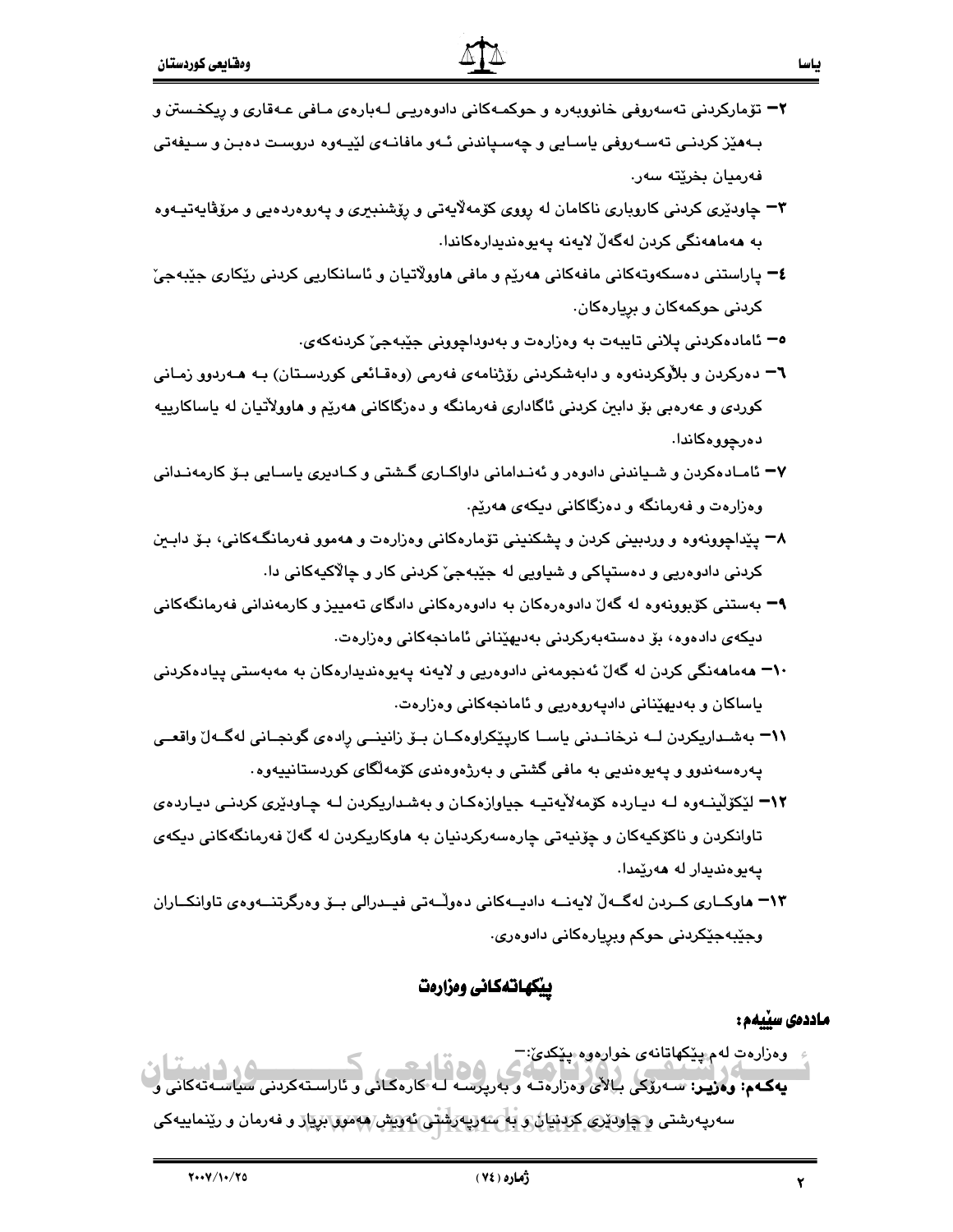به هەرچى پەيوەندى بە ئەركى وەزارەت و پێكھاتەكانى و دەسەلات و ھەموو كاروبـارە ياسـايى و هونهریی و دارایی و کارگێری و رێِکخستنهوه ههیه جێبهجیٚ دهکرێن به پێی حوکمهکانی یاسا و بەرپرسیشە بەرامبەر ئەنجومەنى وەزیران بەو ناوەی كە ئەندامێكى ھاوكارە لەو ئەنجومەنـﻪدا و بۆی هەيە ھەندىّ لە دەسەلاتەكانى بداتە بريكارى وەزارەت يان بەرێوەبەر گشتيەكان يـاخود ئهوهي به گونجاوي دهزانيّ له وهزارهتدا.

- **دووهم: بریکاری وهزارهت:** یارمـهتی وهزیـر دهدات لـه ئاراسـتهکردنی وهزارهت و سهرپهرشـتی کردنـی کاروباری ياسايی و هونهريی و دارايی و کارگێريی و رێکخستن له چوارچێوهی ئهو دهسـهلأتهی که له لایهن وهزیرهوه پێی دهدریٌ به مهرجێك بروانامهی بـهرایی زانكـوٌی لـه یاسـادا هــهبیّت و خاوهن شارهزایی و کارامهیی بێت که له پانزده سالٌ کهمتر نهبێت.
- **سٽيهم: نووسينگەي وەزير:** فەرمانبەرێِك بـه پلـهى بەرێوەبـەر بـەرێوەى دەبـات كـه بړوانامـەى بـەرايى زانكۆى لە ياسا ھەبێت و چەند فەرمانبەرێكيش ياريدەى دەدەن.
- <mark>چوارەم: نووسىنگەي بريكارى وەزارەت</mark>: فەرمانبەرێك بە پلەي بەرێوەبەر بەرێوەي دەبات كە بروانەمەي بەرايى زانكۆى لە ياسا ھەبێت و چەند فەرمانبەرێكيش ياريدەي دەدەن.
- **پێنجهم: بەرپوەبەرايەتى گشتى داد**: بەرێوەبەرێکى گشتى بـەرێوەى دەبـات کـه دەبـىٚ دادوەر بێت و بهلايەنى كەم دەبئ لە سنفى دووەم بێت.
- **شەشەم: بەرێوەبەرايەتى گشتى يەيمانگەي دادوەرى:** بەرێوەبەرێكى گشتى بەرێوەي دەبات كـﻪ دەبـێ دادوهر بيّ له سنفي پهکهم.

#### ماددەى چوارەم :

**يەكەم:** دەزگاكانى داد لە مانە پێكدىٚ: **۱ –** ئەنجومەنى راوێژكارى. ۲ - دەستەي سەريەرشتى دادي<u>ي</u>. **۳–** داواکاری گشتی. **٤−** بەرێوەبەرايەتى گشتى تۆماركردنى خانووبەرە <sup>0</sup> – بەرپوەبەراپـەتى گىشتى فەرمانگـەكانى داد: بەرپوەبـەرپكى گىشتى كـە بروانامـەى بـەرايى زانکۆی هەبێت لە ياسا و خـاوەن شـارەزايى و کارامـەيى بێت بـەرێوەی دەبـات و ئەمانـەی خوارەوەى پێوەى دەلكێن: **اً –** بەرێوەبەرايەتيەكانى جێبەجىٚ كردن (تنفيژ) ب<del>–</del> فەرمانگە دادنووسىيەكان. ج<sup>ـــ</sup> بەرێوەبەرا<mark>يەتپيەكانى چ</mark>اودێرى ناكامەكان.

ىردستان. ورداستان 
- - > <[R<E0'#<
!%!M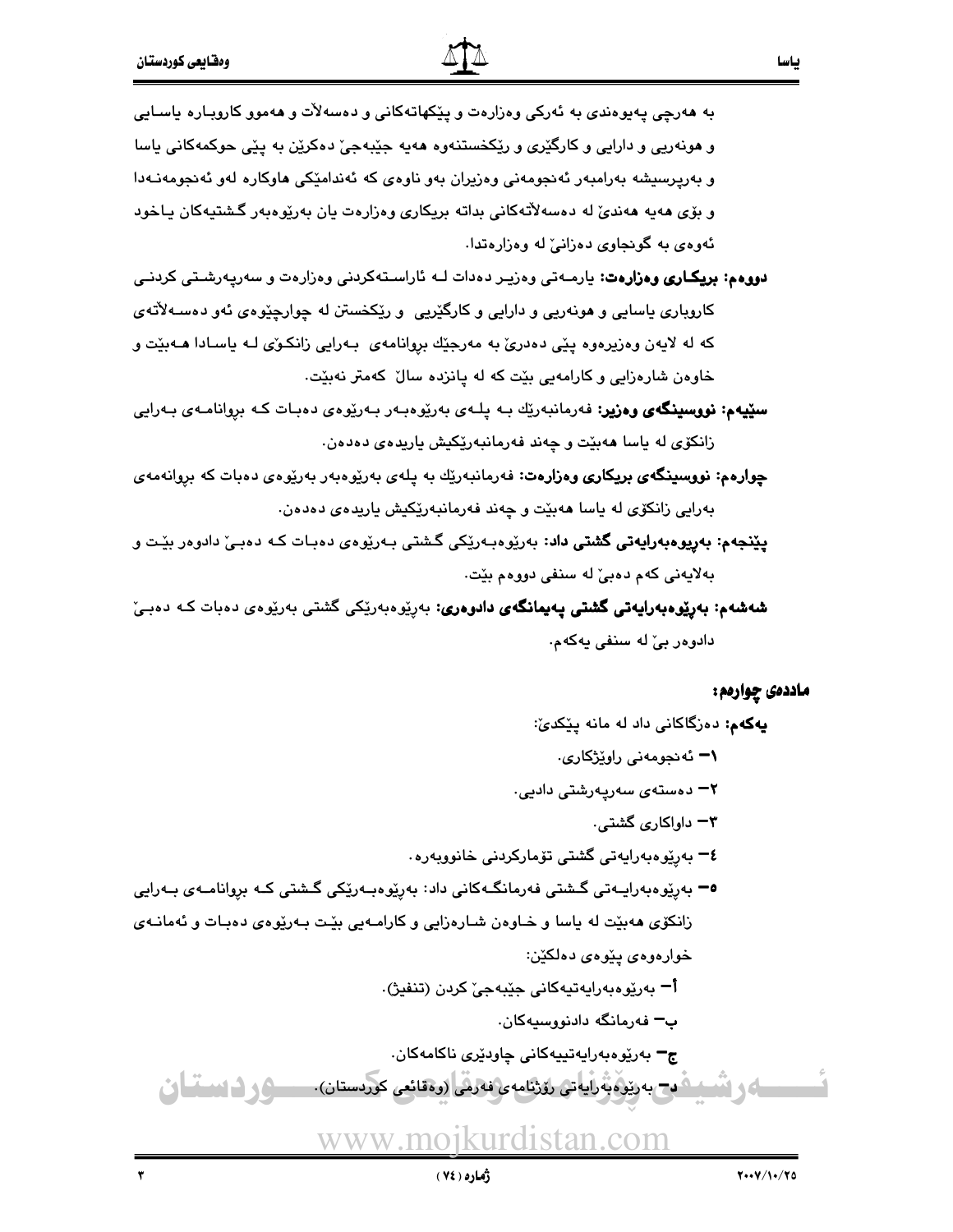دووهم: دەزگاكـانى داد ئــەرك و تايەبتمەنديــەكانى خۆيـان بــەپێى ياسـا تايبەتيــەكانيان جێڹەجىٚ دەكەن بەجۆرێكى وا كە لە گەلٚ حوكمەكانى ئەم ياسايە ناكۆك نەبن.

#### ماددەى يينجەم:

| يهکهم: ئەنجومەنێك لە وازارەت پێکدێ پێی دەگوترێ (ئەنجومەنى وەزارەتى داد) و لە مانە پێکدێ:¬                      |
|----------------------------------------------------------------------------------------------------------------|
| ١− وەزير : سەرۆك.                                                                                              |
| ۲– بریکاری وهزارهت : ئەندامە و لە کاتی ئامادەنەبوونی وەزیر سەرۆکايەتی ئەنجومەن دەکات.                          |
| - سەرۆكى ئەنجومەنى راوێژكارى $\,$ : ئەندامە $\,$                                                               |
| <b>٤–</b> سەرۆكى دەستەى سەرپەرشتى دادى : ئەندامە .                                                             |
| ە¬ سەرۆكى داواكارى گشتى : ئەندامە.                                                                             |
| <b>٦</b> – بەرێوەبەرى گشتى داد: ئەندامە.                                                                       |
| <mark>۳-</mark> بەرپوەبەر <i>ى</i> گشتى فەرمانگەكانى داد: ئەندامە                                              |
| ۸− بەرپوەبەرى گشتى پەيمانگەى دادوەرى: ئەندامە.                                                                 |
| <mark>۹</mark> – بەرپیوەبەرى گشتى تۆماركردنى خانوو بەرە: ئەندامە.                                              |
| <b>دووهم:</b> ئەنجومـەن لـﻪ مانگێکـدا جارێـك كۆبوونەوەيـﻪكى ئاسـايى دەبەسـتىٚ و سـﻪرۆك بـۆ <i>ى ھ</i> ەيـﻪ بـﻪ |
| شێوەيەكى نائاسايى داواى بەستنى بكات ھەر كاتێك پێويستى بەوە ھەبوو.                                              |
| <b>سێیه</b> م: ئەنجومەن بە سەرۆکايەتى سەرۆك يان جێگرەکە <i>ی</i> لە کاتى ئامادەنەبوونى و بە ئامادەبوونى دوو    |
| لەسەر سێی ئەندامان کۆدەبێتـەوە و بریارەکـانی بـە زۆرینـەی دەنگـی ئەندامـە ئامادەبووەکـان                       |
| دەردەچىؒ و لە كاتى يەكسانى بوونى دەنگـەكان ئـەو لايەنـە پـەسـەند دەكـرىؒ كـە سـەرۆكى لـە                       |
| گەڵدايە.                                                                                                       |
| <b>چـوارەم:</b> ئەنجومـەن سـكرتێرێكى دەبـێ كـە بڕوانامـەی بـەرايى زانكـۆی لـە ياسـادا ھـەبێ، كاروبـاری         |
| ئەنجومەن رێك دەخات و خشتەي كارەكانى ئامادە دەكات و بە ئەندامەكانى رادەگەيەنىٚ و ئـەو                           |
|                                                                                                                |

قەزییانــه پوخـت دەكاتــەوە كــه خراونەتــه بــەردەمى لــه گــەلّ گەيانـدنى بږيارەكـانى داو چــەند فەرمانبەرێك ياريدەي دەدەن.

#### ماددەى شەشەم :

٤

ئەنجومەن ئەم كارانەي خوارەوە دەگرێتە ئەستۆ :− يهكهم : دانانی سیاسـهتی گشتی وهزارهت و دهرخستنی ئامانجـهکان و پلانـی سـالأنهى لهبـهر رۆشـنايی حوکمهکاني شهم ياسـايه و دمستنيـشانکردني بنيـهما ياسـايي و کـارگێريي و دارايـي و ئـابووري و مونـُهُرَىٰ کـُهُ دَهۡيَـهُوئَ لَـهُ وَهُرَارَهُتَـدَا يَـهُۥيرِهُو بَكُرِيِّـتَ بَـهُ جَـوَّرِيِّكَى وا سياسـهتى حكومَـهتى مـهْرَيْمُ www.mojkurdistan.com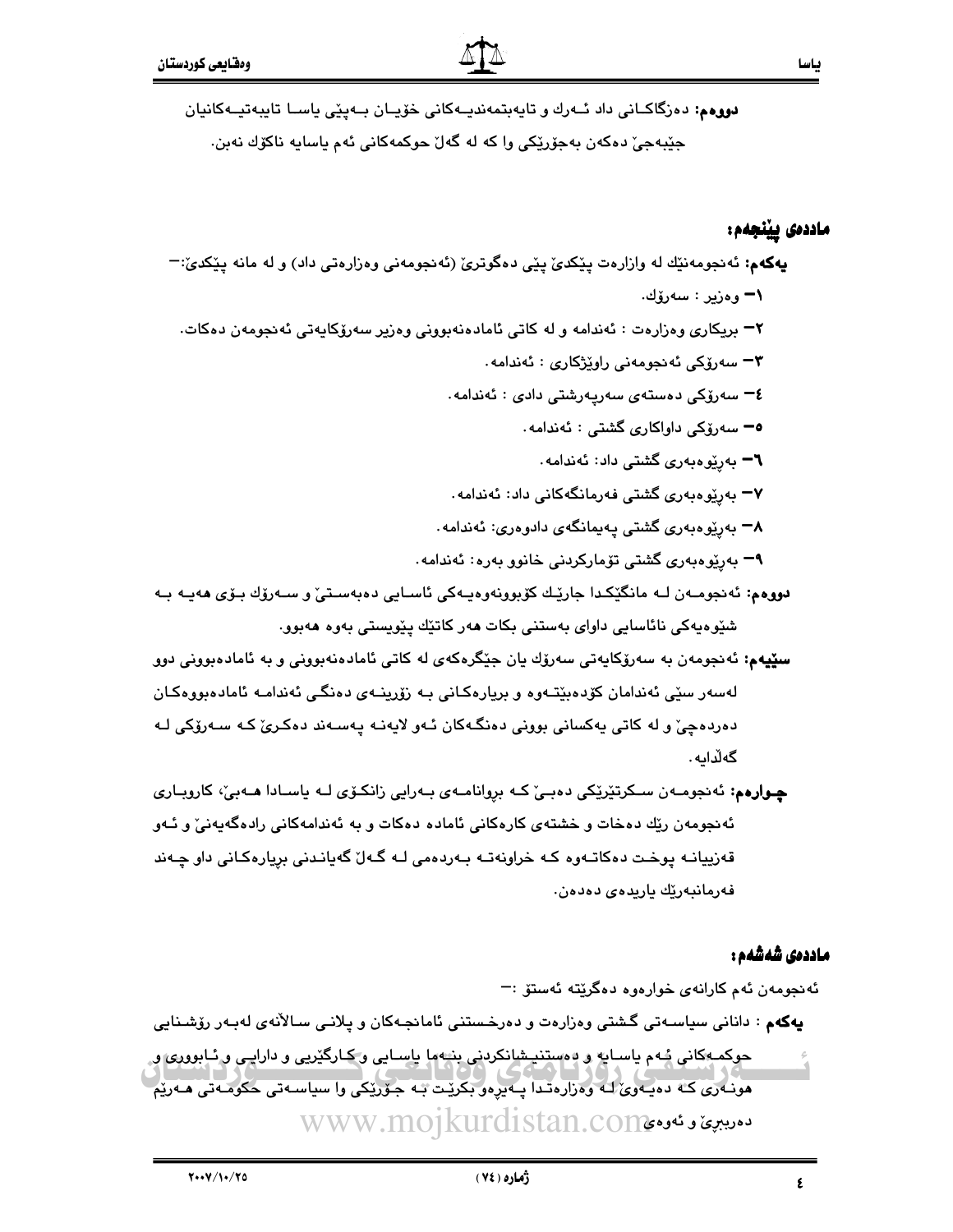به باشی دهزانی له راسیاردهکان له بارهیهوه ییشکهش بکات.

**دووهم** : ئامـادەكردنى بودجـهى وەزارەت و ميلاكـهكانى و يێـشكهش كردنـى ئـهو راسىياردانهى بـه باشـى دەزانى لە بارەيانەوە.

**ســێيه**م : پێکهێنــاني لێژنــهي ههميــشهيي پــان کــاتي لــه نــاو ئهنـداماني ئهنجومــهن بــۆ لێکۆلێنــهوه لــه یێشنیازهکان و ئەو کێشانەي کە رێگە لەبەر دەم کاری دەزگاکانی وەزارەت و فەرمانگەکانی دهگرن باخود بۆ ئەنجامدانى ھەندىّ لەو كارانەي كە يێى سيێردراوە و لێكۆلينـەوە كەو كێشانەي که وهزیر دهبان نێریٚ.

چوارهم : لَيْكَوْلْيِنُّهُوه لَهُو يَرْوُرْهُ بِإسابانَهِي كَه وَهزارهت بِهنيازَه يَيْشَنيازيان بِكات.

#### ماددەي حەوتەم :

بياسا

سـهرۆکهکان و دادەورەکـانى دادگـاى تێهەڵـچوونەوە (اسـتئناف) لـه ھەرێمـدا لـه رووى کـارگێريى و رێکخستنەوه بە وەزارەت دەبەسترێنەوە بـە مەبەسـتى ھەماھـەنگى و رێکخـستى کاروبـارى کـارگێريى و دادگاکان و دەزگا دادېيەکان ئەمەش بەرێکەوتن لەگەڵ سەرۆکى ئەنجومەنى دادوەرى دەکرێت.

#### ماددەى ھەشتەم :

وەزيرى داد بۆي ھەيە دادوەر ئىنتىداب بكـات بـە دادوەرى تەمييزيـشەوە بـۆ سـەرۆكايەتى يـەكێك لـە دەزگاكانى وەزارەتى داد ئەويش بە رەزامەندى سەرۆكى ئەنجومەنى دادوەرى لە ھەرێمدا.

#### ماددەى ئۆيەم :

**پهکهم:** ئەرك و پسپۆرايەتيى پێکهاتەکانى وەزارەت بە پێرەو دەسنيشان دەكرێن. **دووهم:** وەزیر بۆی ھەیە بەرێوەبەرایەتى دیکە یان بەش یاخود ھۆبەی وەزارەت لە نویٰ دابنیٰ یاخود لێك بدات یاخود مەلّۈەشێنێتەوە بە يێی یێویستی کارەکان لە کاتی یێویستدا. **سٽيهم:** وەزير بۆي ھەپـه رێنمـايي پێوپـست بـۆ ئاسـانكاري جێبـهجێ كردنـي حوكمـهكاني ئـهم ياسـايه دەربچوێنىٚ٠

#### ماددەى دەيەم :

یاسـای (وهزارهتـی دادی هــهرێمی کوردسـتان− عێـراق)ی ژمـاره ۱۲ی سـالّی ۱۹۹۲ و هـهموارکراوهکانی هەلدەرەشپتەرە و يېرە ورېشابيەكانى كە بەينى ئەۋ ياسايە دەرچىوون دەميننــەوە بـەجۆريك كــە لەگــەلّ حوکمهکاني ئهم ياسايه ناکوِّك نهبن تاکو دهرچواندني ئهوهي جێيان دهگرێتهوه يان ههڵوهشاندنهوهيان. www.mo1kurd1stan.com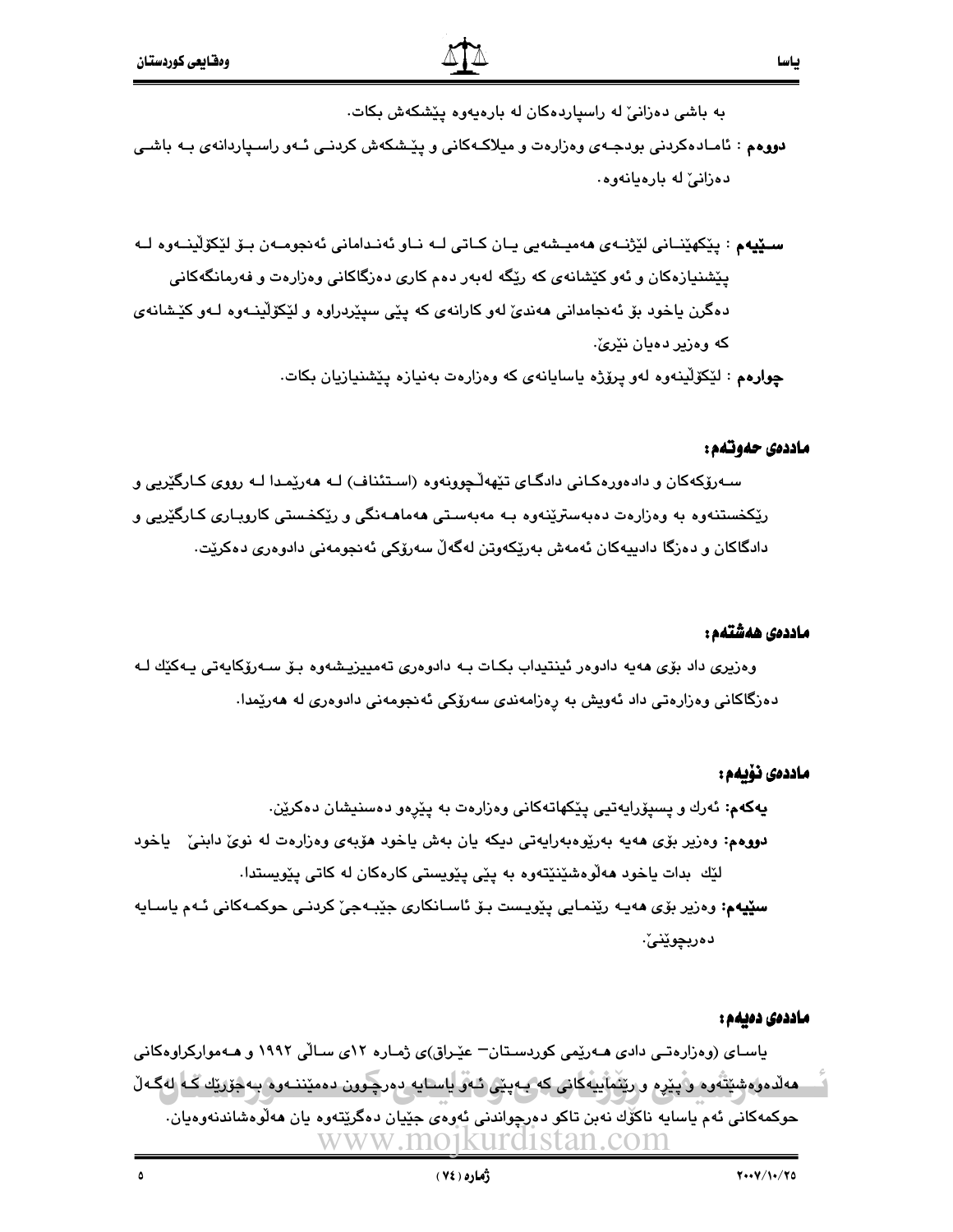#### ماددەى يازدەم :

کار بەھيچ دەقێکى ياسايى يان بريارێك ناكرێت کە لە گەلٚ حوکمەکانى ئەم ياسايە ناكۆك بێت٠

#### ماددەي دوازدەم :

پٽويسته لهسهر ئهنجومهني وهزيران و لايهنه پهيوهنديدارهکان حوکمهکاني ئهم ياسايه جێبهجيٚ بکهن.

#### ماددەى سيزدەم :

ئــهم ياســايه لــه رۆژى دەچــوونيەوە جێبــهجىٚ دەكرێــت و لــه رۆژنامــهى فــهرمى (وەقــائعى كوردســتان) بلأودەكرێتەوە.

مەسعود بـارزانى سەروكى ھەربمى كوردستان–عيراق

> هەولپر ه/ رەزبــەر/۲۷۰۷ كــوردى ۲۷ / ئەيلول /۲۰۰۷ زايىنى ١٥ / رەمەزان /١٤٢٨ كۆچى

### – هۆيه ييْويستيەكانى دەرچوواندنى ئەم ياسايە –

له پێناو پتەوكردنى پرەنسىيى جياكردنەوەي دەسەلاتەكان و سەربەخۆيى دادوەرى ورێزگرتن لە ماف وئازادیەکان و، بە مەبەستى پێویستى پەرەپێدانى دەزگاکانى داد سەبارەت بەوەي كە بەرپرسیەتى لە ئەستۆ دايَّه بۆ بەديهێنانى دادوەريى، بۆيە پێويستى واي خواست دوويارە ھەيكەلى وەزارەتى داد لەسەر بنەمايەكى. نوی دابمەزریتەوە تاکو بتوانی ئەركە ياسايى وداديەكانى خۆی جیبەجی بکات وکاری دادوەری لی جيابكاتەوە بەو ناوەي بەش<u>تك</u>ەل@ ئاھلىك**لاتى[خَيْنَةَلْجِلْنَ\كَرْ**ئِنَّ [4گەلْ\رَوْزْلِيْمَەولا جۆريك لە ھەماھەنگى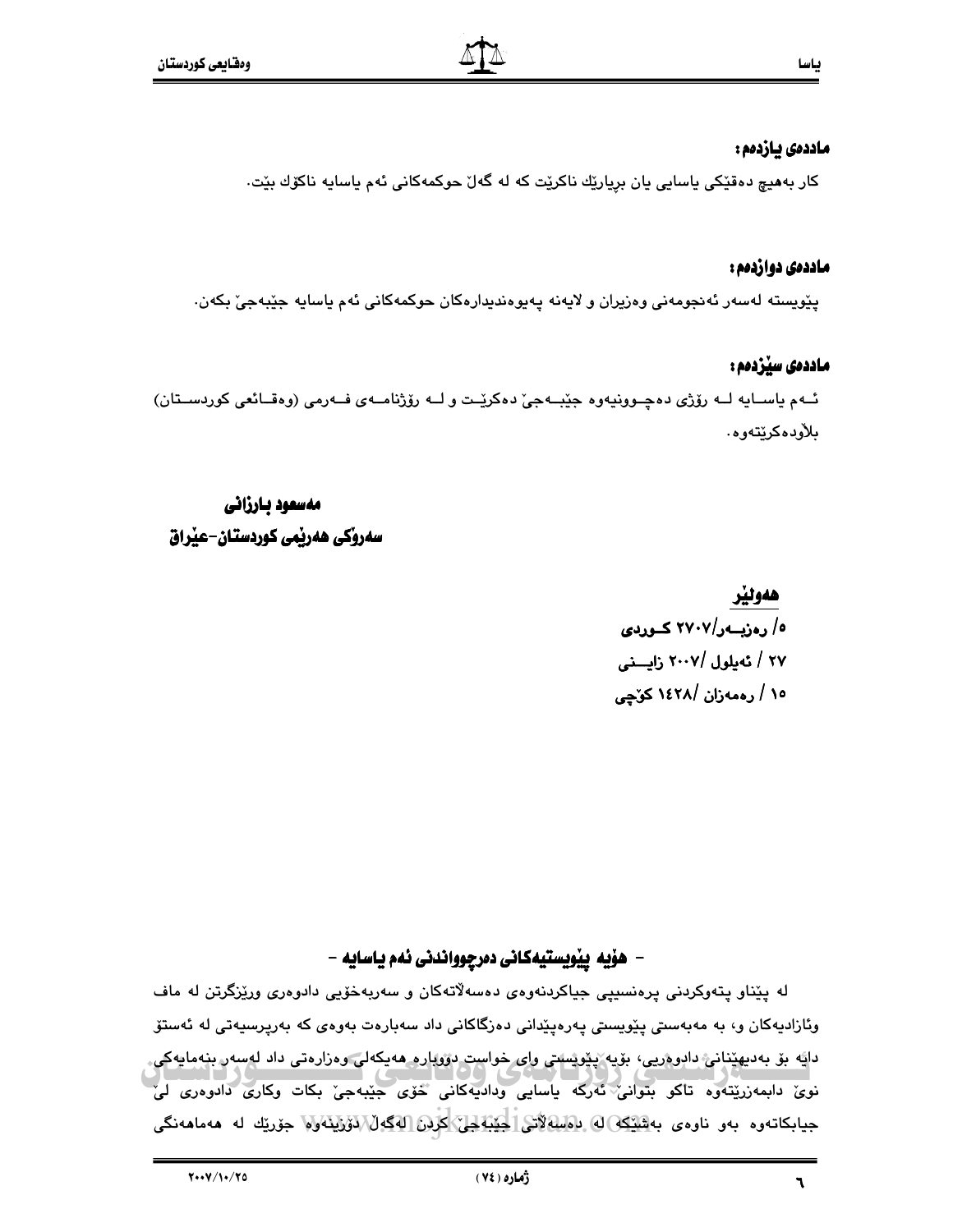بياسا

ويەيوەسىتى لە نێوان وەزارەت ودەسەلاتى دادوەريى ويە مەبەسىتى دابينكردنى بنەماي سەروەيى ياسا ويەرەپێدانى پيادەكردنى ياساكان ولەسەر رێنمايى ئامانجەكانى سەرەوە بۆ دابين كردنى ئەمانە ، ئەم ياسايه دەرچووێندرا.

> ومزارمتي هەرپم بۆكاروبارى ناوخۆ بەرێوەبەرايەتى گشتى ديوان بهریوهبهرایهتی کارگیری و خویهتی أماره ١٢٤١٠٠

> > ريكەوت:٧/٩/٢٦،٢٠٠٧

#### بريار

ئامــاژه بەبرگـــەي (٢)لـــه مـــادەي (٦) لەياســـايى يارێزگاكـــان ژمـــارەي (١٥٩ي ســـالّـى ١٩٦٩) وهلهسهرپیشنیاری ههردوو ناحیهی عنکاوه و بحرکه وه به پیّی ئهو دهسهلاّتهی ههمانه برِیارماندا به:

لکاندني ئەو گوندانە( گرد جوتيار – گەزنە – کەرك – كۆمەلگاي يېرزين – گوندى يېرزين – زەرزويان – زورگەبات ) لەناحيەي عەنكارە و بەستنى بە ناحيەي بەحركە.

كريم سنجاري وهزيري هەربّە بـۆكـاروبـاري نـاوخۆ

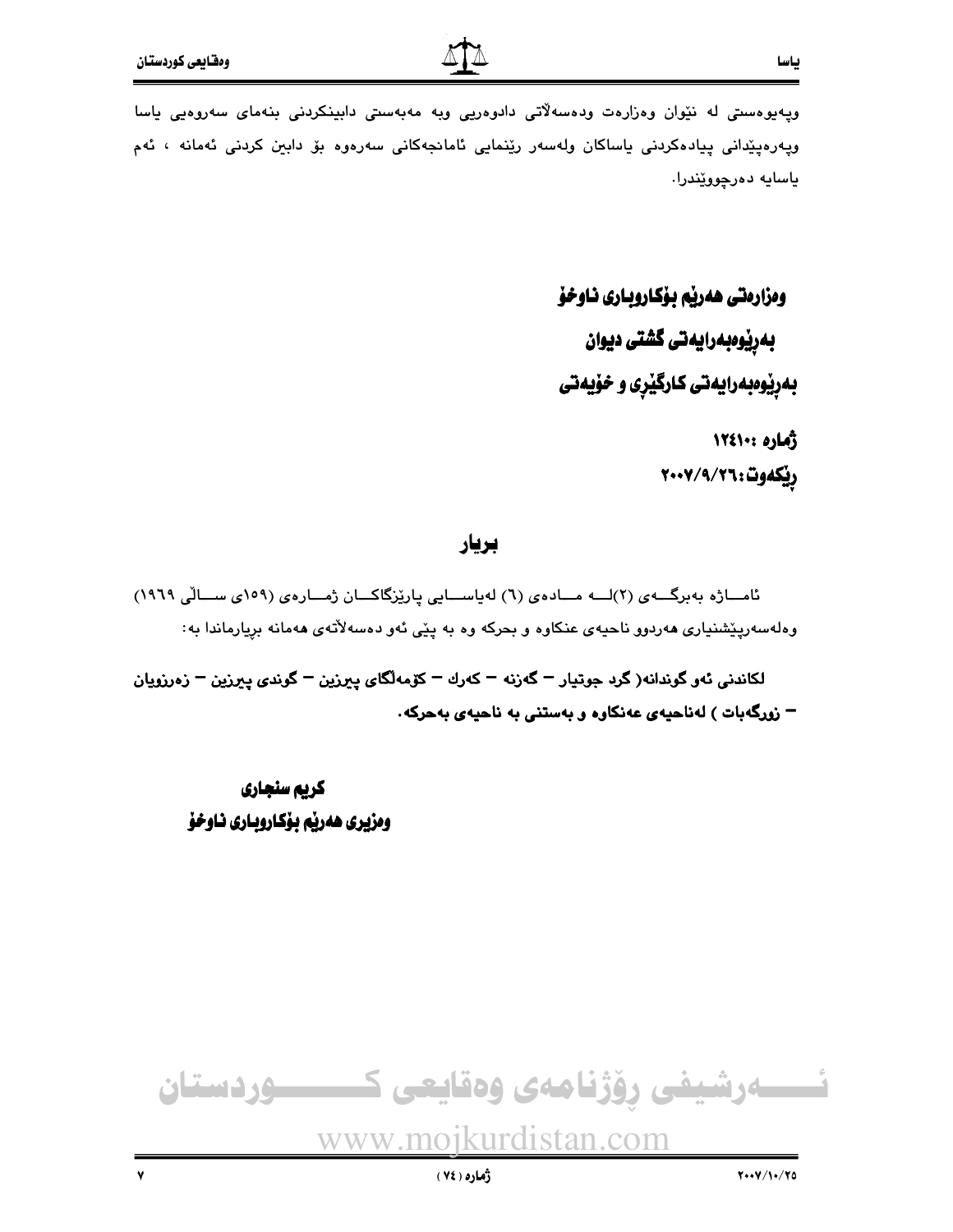ومزارمتي شارمواني بەرێوەبەرايەتى كاروبارى ياسايى **ژماره:** ريكەوت :٢٤/٩/٧٤٠٢

#### بەيان

لەبەر كۆتايى ھاتنى ماوەي ياسايى ئەو ئاگاداريەي كە لە رۆژنامەي كوردسىتانى نىوى بلاوكرابىووەوە لـە ژماره ٤٣٠٣ له ٢٠٠٧/٦/٢٥ ولهبەرنەبوونى هيچ سكالايەك يان رەخنەيەك لەھيچ لايەنێك لەماوەي ياسايي كـه (۳۰) سے رۆژ دوای بلاوکردنــهوهی ئاگــاداری ســهرهوه بــهیی ی مــاده(٦) شهشــهم لهیاســای بــهریوهبردنی شارهوانیهکان ژماره (٦) سالّی ۱۹۹۳ ی ههموارکراو وه بهییّ ی ئهو دهسهلاّتهی که پیّمـان دراوه لـه مـادهی (۷) حەوتەم لەياساى سەرەوە بريارماندا بە:

۰.کردنهوهی شارهوانی (زهلان) بۆناحیهی (زهلان) کهسهربه پارێزگای سلێمانی یهو به پلهی چوارهم. ٢. ئەم بەيانە لە رۆژى بلاّوبونەوەي لە رۆژنامەي رەسمىدا جىّ بەجىّ دەكريّت.

نازەنىن محمد وسو ومزیری شارموانی

> ومزارمتي شارمواني بەرپوەبەرايەتى كاروبارى ياسايى ألهـــاره: ١٢٧٢٦ ریکهوتی : ۲۰۰۷/۹/۳۰

#### بەيان

لهبهربهرژهوهندی گشتی و زیاد بـوونی رێـژهی دانیـشتوانی شارۆچـکهی سهروچـاوه بـۆ (۹۲۲۷) کـهس وهبهيني ي ئهو دهسهلاتهي که پێمان دراوه به گوێرهي ماددهي (١٠) ده لهياساي بهرێوهبردني شارهوانيهکان ژماره/٦ سالّی ۱۹۹۳ ههموارکراو برِیارماندا به:

> ۰– گۆرينى پلەى شارەوانى سەروچاوە لە پلەى (٤) چوار بۆ پلەى (٣) سێ . ٢– ئەم بەيانە لە يۆژى بلاربونەوەي لە يۆژنامەي رەسمىدا جى بەجى دەكريت.

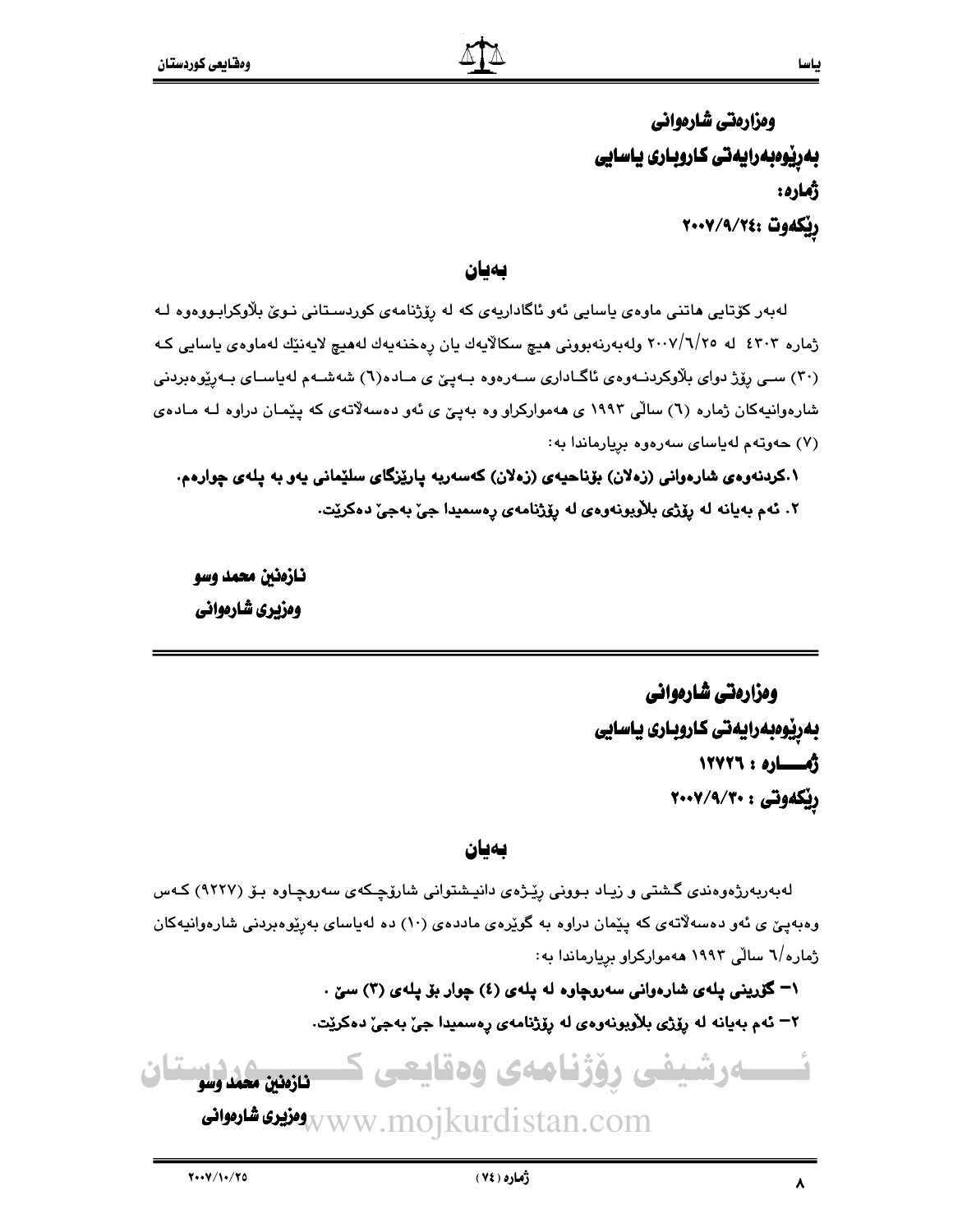ومزارمتي شارمواني بەرپوەبەرايەتى كاروبارى ياسايى

> أهساره: ١٣٠٤٣ ريكەوت :٧/١٠/٧٠٧

#### بەيان

لەبەر كۆتايى ھاتنى ماوەي ياسايى ئەو ئاگاداريەي كە لە رۆژنامەي كوردستانى نوێ بلاوكرابووەوە لە ژماره (٤١٥٨ ) له ٢٠٠٧/٥/٣٠ و لهبهرنهبووني هيچ سكالآيهك يان رِهخنهيهك لههيچ لايهنێك لهماوهي ياسايي که (۳۰) سی رۆژ دوای بلاوکردنهودی ئاگاداری سهرهوه بهینی ی ماده(٦) شهشهم لهپاسای بهریوهبردنی شارهوانیهکان ژماره (٦) سالی ۱۹۹۳ ی ههموارکراو وه بهییٌ ی ئهم دهسهلاتهی که پیْمان دراوه له مادهی (٧) حەوتەم لەياساي سەرەوە بريارماندا بە:

۱– کردنهوهي ( شارهواني نهفت خانه ) له قهزاي خانهقين کهسهربه پارێزگاي سلێماني پـه و بهپلـهي ڃوارهم.

٢– ئەم بەيانە جىّ بەجىّ دەكريّت لە رۆژى بلاّوبونەوەي لە رۆژنامەي (وەقايعى كوردستان).

نازەنين محمد وسو ومزیری شارموانی

ئــــــــەرشيفى رۆژنامەى وەقايعى كـــــــــــوردستان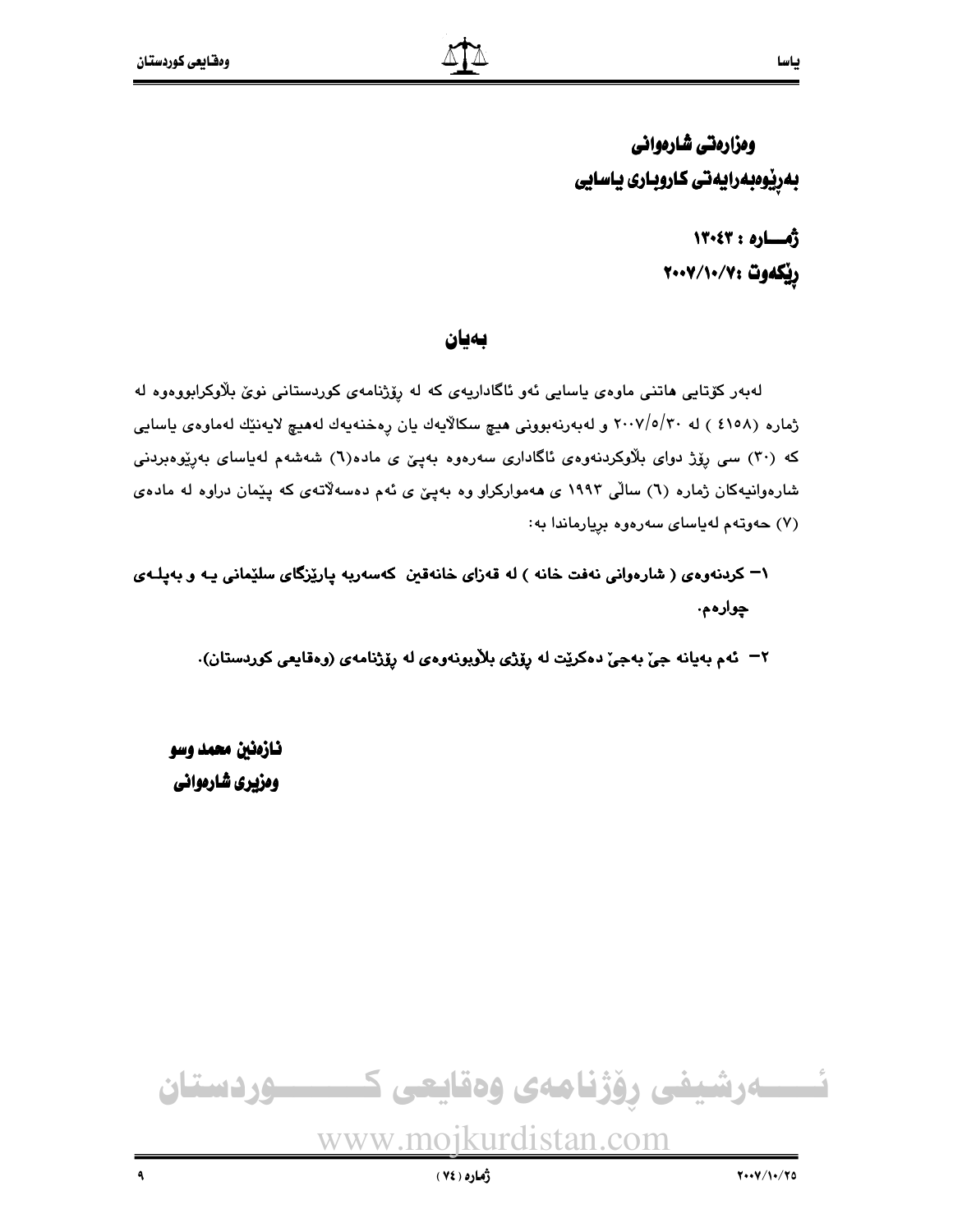ومزارمتی داد بەرپوەبەرى دادى گشتى بەرێوەبەرايەتى يەيوەنديەكان

> 10TY/T: 2016 ريكەوت: ٧٧/٩/٢٧

بەيان﴿ ٦ ﴾

لهبهر بهرزهوهندی گشتی و پالیشت به مادهی (٣٦) ی یاسایی ژماره (٤٣) ی سالّی (١٩٧١) ی مەمواركراوى تۆمارگاى خانوبەرە بريارماندا بـه **گواستنەوەي تێبينەراپـەتى تۆمارگـاى خانووبـەرەى دوكـان** بۆسەر بەرێوەبەراپەتى تۆمارگاى خانوبەرەى رانيە.

> فاروق جميل صادق ومزيري داد

> > ومزارمتی داد بەرێوەبەرى دادى گشتى بەرێوەبەرايەتى پەيوەنديەكان 1714/7 : 3 A) ريكەوت: ٢٠٠٧/١٠/٢٤

## بەيان﴿ ٧ ﴾

لهبهر بهرژهوهندی گشتی و پالّپشت بـهو دهسـهلاّتهی کـه پّمـان دراوه بـه پـیّ ی مـادهی (۱۸) لـه یاسایی دهسهلآتی دادوهری ژماره (١٤) ی سالی (١٩٩٢) ی هـهموارکراو بریارمانـدا بـه کردنـهوهی دادگـای بەرايى لە ناحيەي قەسرۆك سەربە يارێزگاي دەۆك.

فاروق جميل صادق ـەرشيفى رۆژنامەى وەة رو دستان ومزیری داد www.mojkurdistan.com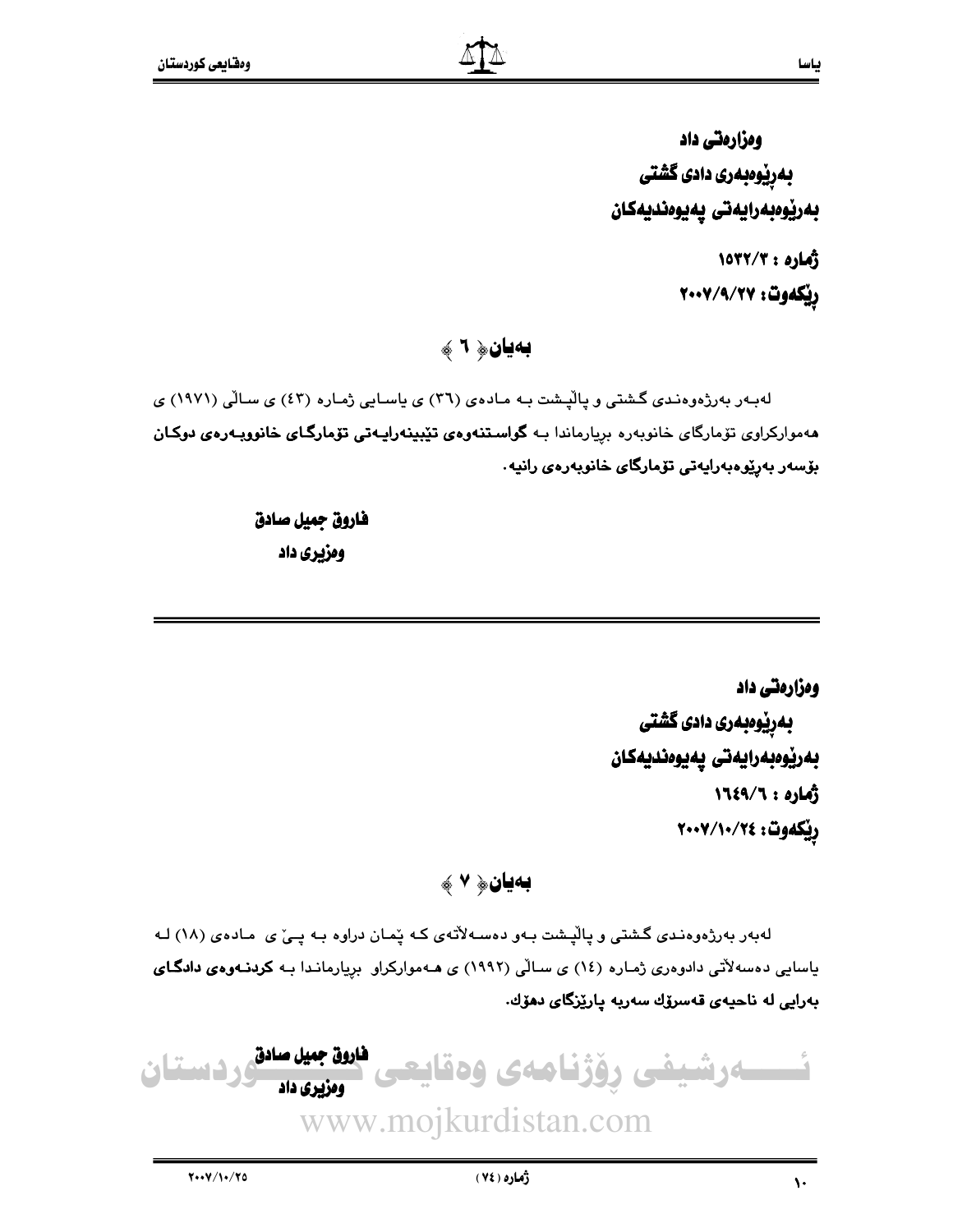# ومزارهتي كاروباري شههيدان و نهنفال كراومكان نوسینگهی ومزیر

**زُماره:۱۸۳** ريكەوت : ٧٧/٩/٢٧

رینمای ژماره (۱ )سانی ۲۰۰۷

تایبەت بەئاسانکاری جیؒ بەجیؒ کردنبی یاسای ژمارە (۹)ی سالٌی⁄ا ۲۰۰ یاسای ماف و ئیمتیازاتی کەس و کاری شههیدان و ئەنفالکراوەکانی هەرپىمی کوردستان – عیراق ،پشت بەو دە سەلاتەی کە پیمان دراوە بهیپنی مادده (۸ )ی پاسای ماف و ئیمتیازاتی کهس و کاری شههیدان و ئهنفالکراوهکانی ههرپیمی کوردستان – عیْراق – ژماره (۹)سالّی ۲۰۰۷ ئهم ریّنماییهمان دهرکرد :

#### ماددەى بەكەم :

ئەوانــەي حوكمــەكان ئــەم رێنماييــە دەيانگرێتــەوە بــە بەلگەنامــەي ڧـەرمى دەســەلمێنرێن ، ئەگەرنــەبوو بەرێگای ياسايي دىكە لەبەردەم ليژنەي تايبەت و دادگاكاندا دەسەلمێنرێ٠

#### ماددەي دووەم :

لەھەربەرێوەبەرايەتيەكى كاروبارە شـەھيدان و ئەنفالكراوەكانـدا ليژنەيـەك بەسـەرۆكايەتى بەرێوەبـەرى گشتی و ئەندامپەتی ژمارەپەك لە فەرمانبەرانی بەرێوەبەراپەتپە گشتپەكە ، كە ژمارەپان لە (٤) ئەندام كـەمتر نـهبيّ پێـك ديّ بۆئامـادەكردنى مامەڵەي شـەھيدان و جينۆسـايدكراوەكان و لێكۆلێينـەوە لەسـەريان ، بـەلأم دەسەلأتى برياردان تەنھا بۆوەزير دەگەرێتەوە٠

#### ماددەى سێيەم :

بريارەكانى ئەولپژنانەي كە لەبەرپوەبەرايەتيەگشتيە ناوبراوەكانى سەرەوە يێك ھاتوون لەبەردەم ليژنەي تایبهت لهدیوانی وهزارهت بهینی مادهی (حهوتهم/یهکهم) لهیاسای ژماره (۹)ی سالّی ۲۰۰۷ ییّـك هـاتووه ك ماوهي (٣٠) رۆژ لەرۆژى رەتكردنەوەي داخوازيەكە بەر(تانە) لێدان دەكەوێت٠

#### ماددهۍ چوارهم:

بۆھەركەسێكى خارەن بەرژەرەندى ھەيە يەنا بەرێتەبەردادگاى بـارى كەسـێتى بۆئـەرەى بيـسەلمێنىٚ كـە حکومهکانی یاسای ژماره(۹) سالی ۲۰۰۷ و حکومهکانی شهم رینماییـه دهیگریتـهوه ،وهبریارهکانی شهم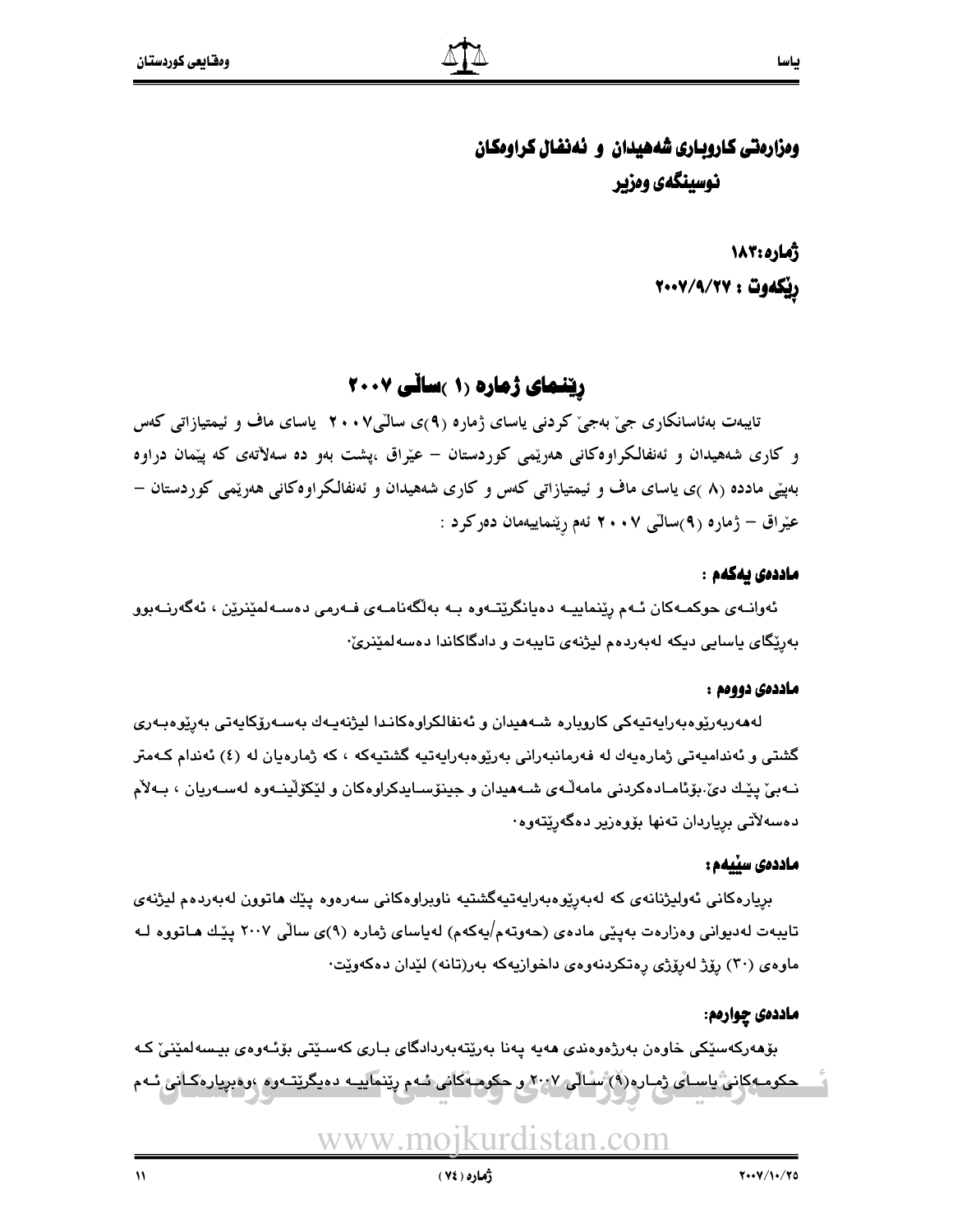دادگايانهش لهبهردهم دادگاي پێداچوونهوه(تميـز) هــهرێمي كوردسـتان− عێـراق لــهماوهي (۳۰) ږۆژ لــه ږۆژي يێراگەياندنەوە بەر(تانە) لێدان دەكەوێت٠

#### ماددەى يينجەم:

**پهگهم:** مووچهی باوك و دايك و ژني شههيد و جينۆسايدكراوهكان ههتا لهژياندا مابن خـهرج دهكريّـت، ئهگـهر جێگرەوەي (وارس) شەرعى نەبێت وپاش مردنيان بۆگەنجينەي ھەرێم دەگەرێتەوە٠ **دوومم :** موچهي کوره شههيد تا تهمهني بيست و چوارسالي ياخود تا تهواوکردني خوێندن خهرج دهکرێت·

**سیٌ یهم:** موجهی کچه شههید تادامهزراند له یهکێك لهناوفهرمانگهکانی ههرێم خهرج دهکرێت·

**چوارەم:** موچەي براوخوشكى شـەھىد وجينۆسـايدكراوئەگەر منـدالّى نـەبێت وبـاوكى ودايكـى نـەما بێت بـەم شنيوهيه خەرج دەكريىت ·

۰– برا تا تهمهنی بیست وجوارسال بان تهواوکردنی خویندن۰

۲− خوشك تادامەزراندنى لەپەكێك لە فەرمانگەكانى ھەرێم۰

**يينچــهم:** موچـهي منداڵـه پـهککـهوتوهکان پـا ئـهوانـهي توانـاي کارکردنيـان نيـه بـهدهر لهومهرجانـهي لـهم رِیْنماییەدا ماتوه خەرج دەکریْت ئەمەش بەپیْی راپۆرتی یزیشکی کە لـە لایەنیْکی یزیشکی يسيۆرەوە دەرچوبێت.

- **شُهشَهم:** لهکاتي بريني موچهي پهکێك لهوانهىکه حکومهکاني ئهم رێنماييه دهپگرێتهوه ،چهندي بهردهکهوێت دەخرێتەسەرموچەي ئەوانى دىكە،ئەمەش لە رۆژى جىّ بەجىّ كردنى ياسايى ژمارە(٩)سالّى ٢٠٠٧ ٠
- **حفوتهم** : بەشێوەي پەكسان ئېستېچقاقى دارايى بەسەر ئەو كەسانەدا دابەش دەكرێت كـﻪ حوكمـﻪكانى ئـﻪم رینماییه دهیانگریتهوه ماددهی شهشهم برگهی یهکهم له یاسای ژماره(۹)ی سالی ۲۰۰۷

#### ماددەى شەشەم:

مندالی قوربانیانی کۆمەلکوژی له برگە(۲،۳)له ماددەی پێنجەم دەبوردرێن

#### ماددەى حەوتەم:

مندالی قوربانیانی کۆمەلکوژی لەحوکمەکانی برگەی (۲،۳)لەماددەی يێنجەم دەبوردرێن٠

#### ماددەى ھەشتەم:

موچەى كوريان كچە تاقانەى شەھيد ھەتا ھەتايە خەرج دەكريت ·

#### ماددەى نۆيەم:

ژنیانی شیههید و جینۆسیایدکراوهکان هیهمان ئیهو میاف و ئیمتیازاتیهیان ههیه،کیهبۆ پیهك ژن برپیاری ــوردستان تقسروا والمستحى ووزناههى ودنايتي

#### www.mojkurdistan.com ماددەى دەيەم: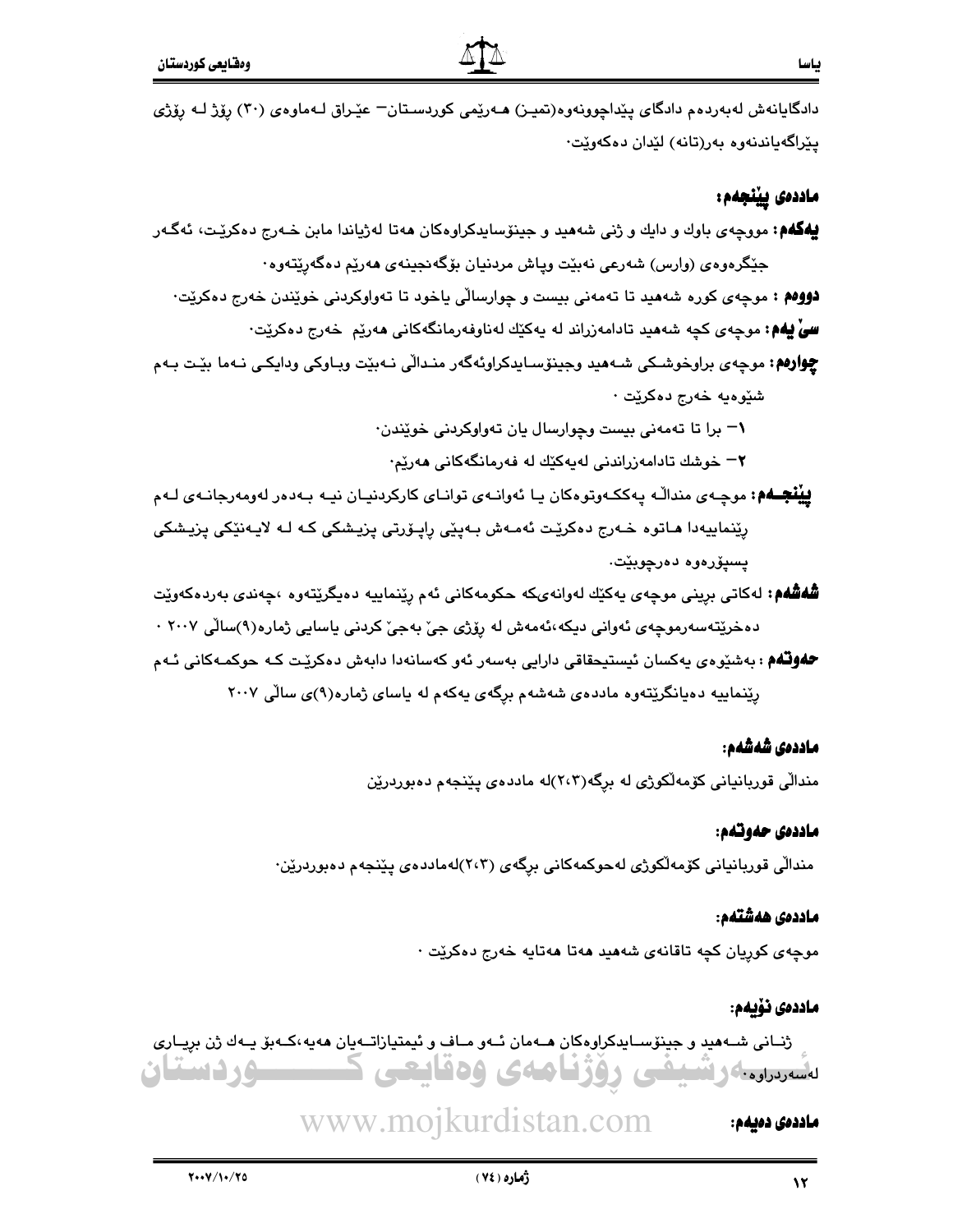ڀارچه زەوپيەك پان پەكەپەكى نېشتەجى٘ بوون بىۆژن ومنداڵـﻪكانى شـﻪھىدو جېنۆسـاپدكراوەكان تـﻪرخان دەكرێت∙

#### ماددەى يازدەم :

خوشك و براكاني شەھيد يان جينۆسايد كراو حوكمەكاني ئـهم رێنماييـهيان ليّ دەبردرێت ، كـه دەركـهوت شههید دایك و باوكي ماوه لهژیان یان مندالی ههیه له ههمووكاتێك باوان و مندال و دهبێته حهجبی٠

#### ماددەي دوانزەم:

يێشينەي ژن هێنان به مندالأنی شەهيدی خەباتگێر و جينۆسايدكراو بەبرى ﴿ ١٠٠٠٠٠٠ ﴾ يەك ملێون دينار بۆ تەنھا يەكجار دەدرێت٠

#### ماددەى سيانزدەم :

- ۱– کــور وکــچي شــههيداني خــهباتگێر و جينۆســايدکراو لهکۆلێــژهکاني ئيــواران يــان قوتابخانــهکاني سەربەحوكمەتى مەرێمى كوردستان \_عیراق دەخوێنن لە رسوماتى سالآنەي خوێندن دەبەخشرێن٠
- ۲– ئەوانەي كارمەندى حوكمەتن و لە رووداوى تېرۆرستېدا شىەھىد دەبىن موچـەكانيان بـەيێى دوا بروانامـەي مووچـه ١٠٠٪ دهبێت هــهروهها ئـهوانــهى كــه هــاولاتـين و تــیرۆر دهكـرێن وهك شــههیدى هـاولاتى هــهژمار دەكرێن٠
- ۳– بهخێوکهري دايك و باوکي پهك کهوتهي شههيدي خهباتگێر و جينۆساپدکراوپري﴿ ٧٥٠٠٠ ﴾ تهنها حهفتا و يێنج ھەزاردىنارى يېّ دەدرێت بەمەرجێك ئاستى يەككەوتەكەي لەلايەن يزيشكى يسىۆرەوە بە رێژەي ٦٥٪ ديارى بكريّت·

#### ماددهۍ چواردهم :

کــهس و کــاری شــههيداني خــهباتگێر و جينۆســايدکراو لــهپارهی نــۆرين لــه نهخۆشــخانه و يهکــه تەندروستيەكانى ناو ھەرپم دەبوردرين٠

#### ماددەى يانزدەم:

مامهڵەی تەنازول لەزەوی و زاری بەمیرات بە جێماوەکە لـە نێوان مـستەحەقەکانى پاشمـاوەی شـەھىدى خەباتگێر و جېنۆساپدكراو لەرەسمەكانى تۆمارى عقارى دەبوردرێن ٠

#### ماددەى شازدەم :

لەو رۆژەوە كــــار بەم رێنماييەوە دەكرێت كە لەرۆژنامەي وەقايعى كوردستان بلاْودەبێتەوە٠

# ۔دشیفی روژنامەی وەقايعی كــــــوردستان

چنار سعد عبدالله pikurdistan.com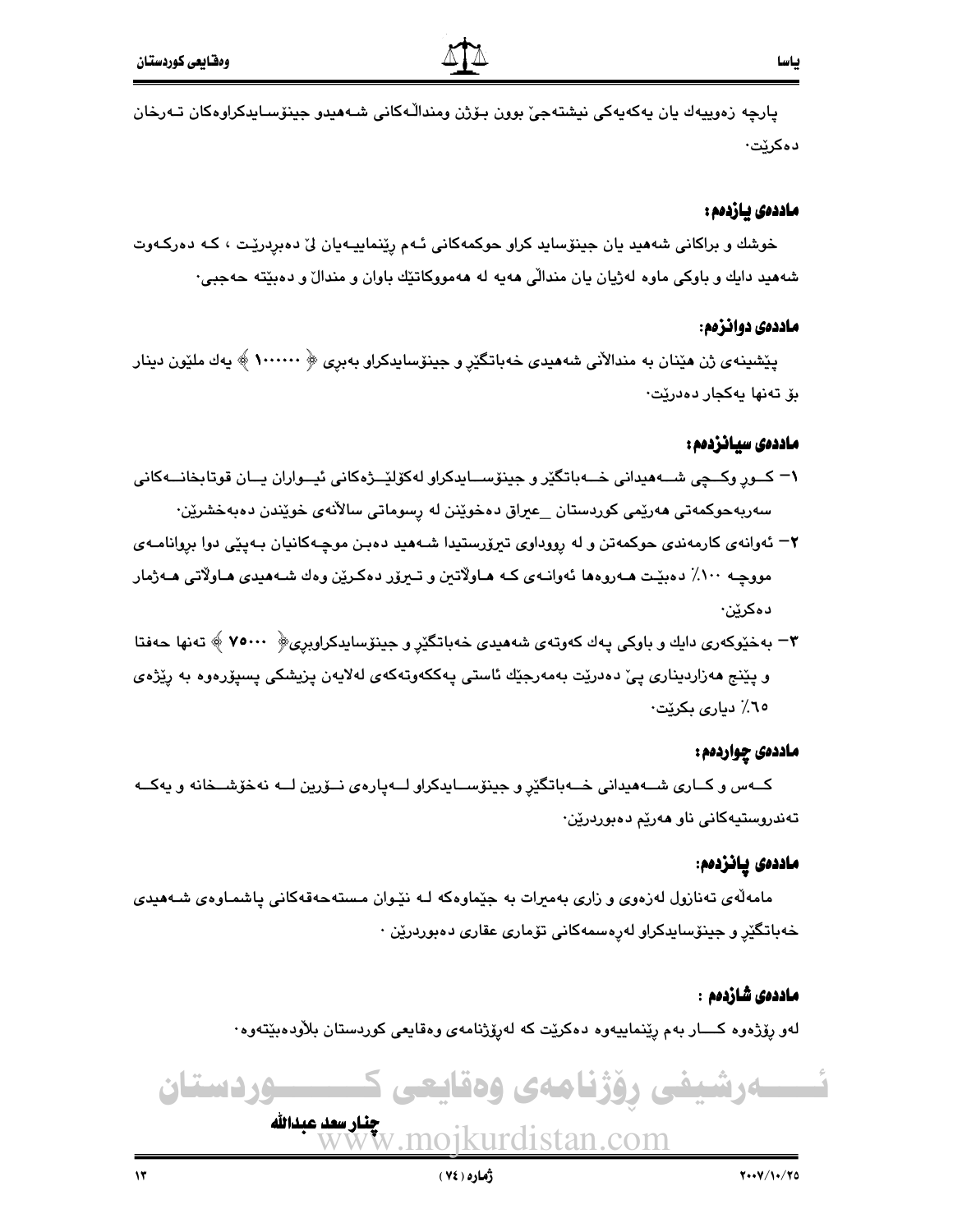#### ومزيري كاروباري شههيدان و ئهنفالكراومكان

## بسم الله الرحمن الرحيم

إفليم كوردستان — العراق رئاسة إلاقليم الرئيس

# باسم الشعب قرار رفق (٢٩) لسنة ٢٠٠٧ فانون وزارة العدل لافليم كوردستان ـ العراق

وفقا للصلاحيات الممنوحة لنا في الفقرة الأولى من المادة العاشرة لقانون رئاسة إقليم كوردستان — العراق رقم (١) لسنة ٢٠٠٥ المعدل بقانون رقم (٢ ) لسنة ٢٠٠٦ و بناءاً على ما شرعه المجلس الوطني لكوردستان — العراق وما أجراه من تعديلات قررنا إصدار:

# قانون رقم (١٣) لسنة ٢٠٠٧ فانون وزارة العدل لافليم كوردستان ـ العراق

#### المادة الأولى:.

يقصد بالمصطلحات التالية المعاني المبينة ازائها لاغراض هذا القانون: أولاً: الاقليم : اقليم كوردستان ـ العراق. **ثانياً**: الوزارة : وزارة العدل للاقليم. **ثالثاً**: الورير: ورير العدل للاقليم. رابعاً: وكيل الوزارة : وكيل وزارة العدل. خامساً: المجلس : مجلس وزارة العدل.

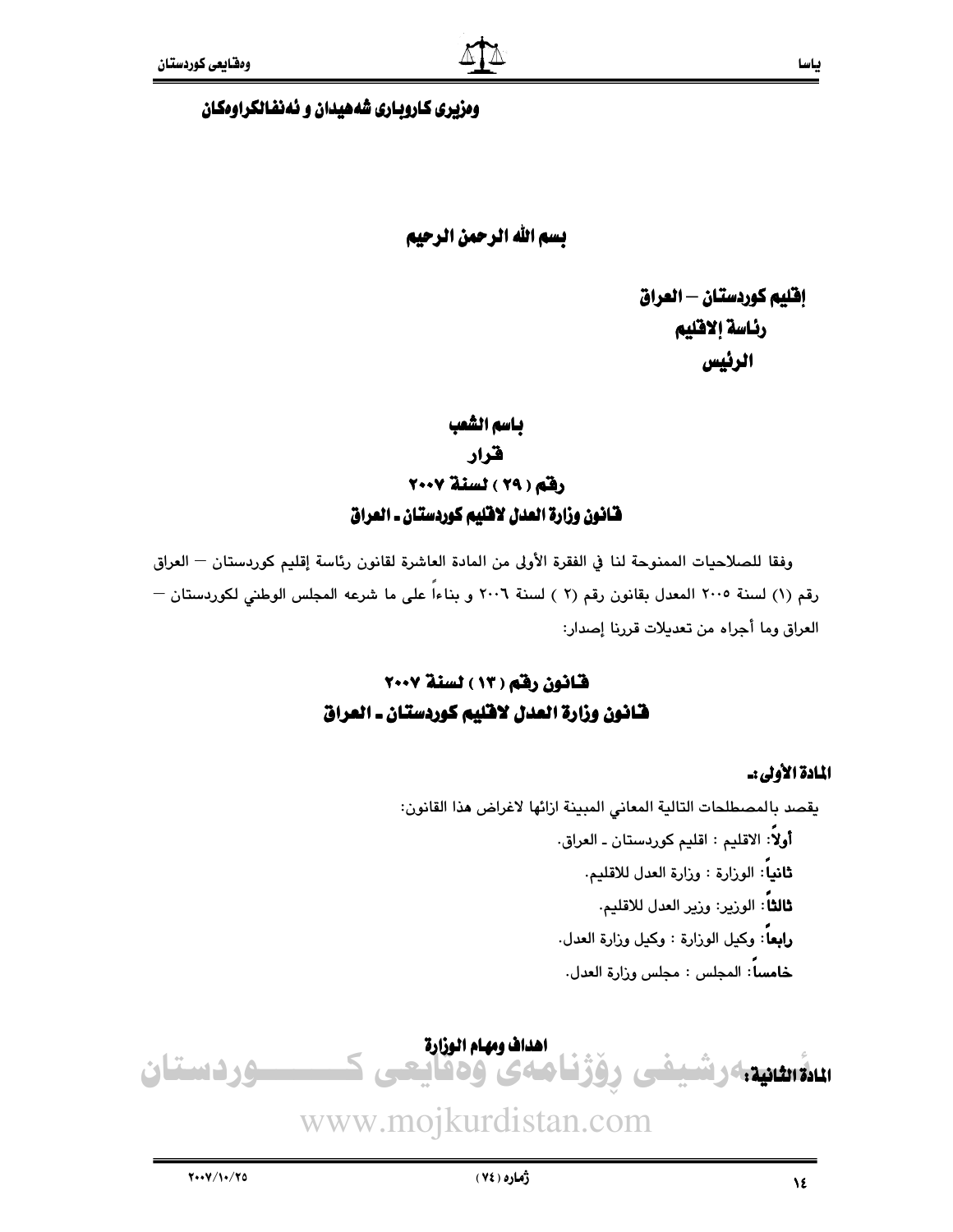أولا: تهدف الوزارة الى تحقيق العدالة في الاقليم وحماية حقوق المواطنين عن طريق تطبيق وإعداد القوانين واحترام مضامينها بما يحقق الدفاع عن حقوق الانسان وينسجم مع الاعلان العالمي لحقوق الانسان والعهود والمواثيق الدولية المتعلقة بها.

**ثانيا: تت**ولى الوزارة لتحقيق ا**م**دافها المهام الآتية:

بياسا

- 1− التقنين والنظر في المنازعات الادارية والقضاء الادارى وضمان وحدة التشريع وابداء الرأى في الامور القانونية لكوردستان ـ العراق و اجهزتها .
- ٢− تسجيل التصرفات العقارية والاحكام القضائية على الحقوق العقارية وتنظيم وتوثيق التصرفات القانونية وتثبيت الحقوق الناشئة عنها واضفاء الصفة الرسمية عليها.
- ٣– رعاية شؤون القاصرين من النواحي الاجتماعية والثقافية والتربوية والانسانية بالتنسيق مع الجهات ذات العلاقة.
	- ٤− حماية مكتسبات حقوق الاقليم وحقوق المواطنين وتبسيط اجراءات تنفيذ الاحكام والقرارت.
		- 0— اعداد الخطط الخاصة بالوزارة ومتابعة تنفيذها.
- ٦− اصدار ونشر وتوزيع الجريدة الرسمية (وقائع كوردستان) باللغتين الكوردية والعربية لتأمين اطلاع اجهزة ومؤسسات الاقليم والمواطنين على التشريعات الصادرة .
- ∀− اعداد وتأهيل القضاة وأعضاء الادعاء العام والكوادر القانونية لمنتسبـي الوزارة واجهزة ومؤسسات الاقليم الاخرى.
- ٨− مراجعة وتدقيق وتفتيش سجلات الوزارة واجهزتها كافة لضمان العدالة والنزاهة والكفاءة في اداء اعمالها ونشاطاتها.
- ٩− عقد الاجتماعات مع القضاة بما فيهم قضاة محكمة التمييز ومنتسبوا اجهزة العدل الاخرى بما \_ يكفل تحقيق اهداف الورارة.
- ٦٠¬ التنسيق مع مجلس القضاء والجهات ذات العلاقة بهدف تطبيق القوانين وتحقيق العدالة واهداف الوزارة.
- ٦١- الاسهام في تقييم القوانين النافذة لمعرفة مدى مطابقتها للواقع المتطور ومساسها بالحق العام ومصالح المجتمع الكوردستاني.
- 1۲¬دراسة الظواهر الاجتماعية المختلفة والاسهام في رصد ظاهرة الاجرام والمنازعات وكيفية معالجتها بالتعاون مم الاجهزة الاخرى ذات العلاقة في الاقليم.

١٣− التعاون مع الجهات العدلية في الدولة الاتحادية لتسليم المجرمين وتنفيذ الاحكام والقرارات القضائية.

<u>سوردستان</u> \_ (تشكيلات الوزارة)<br>-المادة الثالثة . www.moikurdistan.com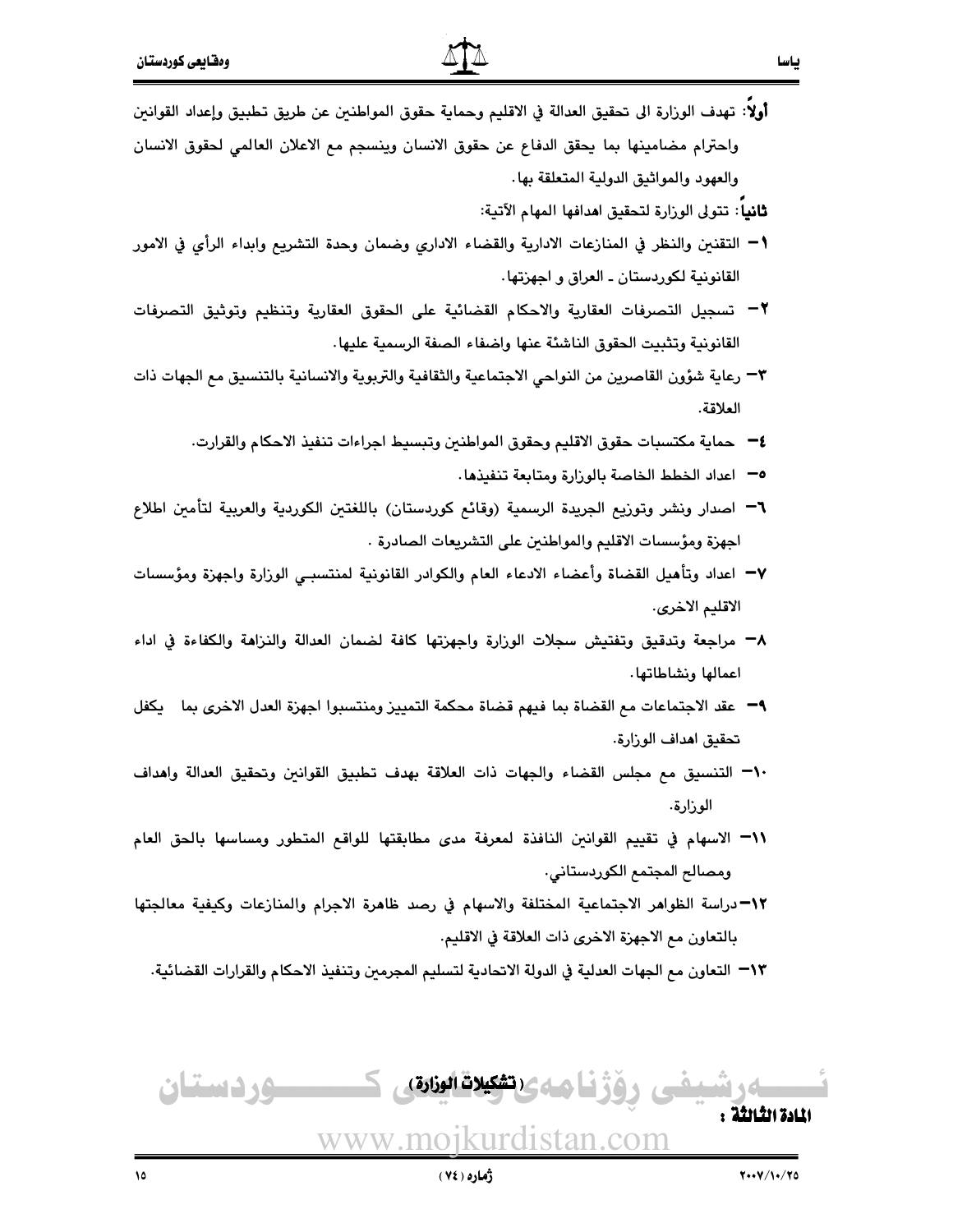تتألف الوزارة من التشكيلات التالية:

- أولا: الوزير: هو الرئيس الاعلى للوزارة والمسؤول عن اعمالها وتوجيه سياساتهاوالاشراف والرقابة عليها وتصدر عنه وتنفذ باشرافه جميع القرارات والاوامر والتعليمات في كل ما له علاقة بمهام الوزارة وتشكيلاتها وصلاحياتها وسائر شؤونها القانونية والفنية والمالية والادارية والتنظيمية وفق احكام القانون ويكون مسؤولا امام مجلس الوزراء باعتباره عضوا متضامنا فيه وله تخويل بعض من صلاحياته الى وكيل الوزارة او المدراء العامين او من يراه مناسبا في الوزارة.
- **ثانيا :وكيل الوزارة**: يساعد الوزير في توجيه الوزارة والاشراف على شؤونها القانونية والفنية والمالية والادارية والتنظيمية ضمن الصلاحيات التي توكل اليه من قبل الوزير على ان يكون حاصلا على شهادة جامعية اولية في القانون ومن ذوى الخبرة والممارسة لمدة لاتقل عن خمسة عشرة سنة.
- ثالثا: مكتب الوزير: يديره موظف بدرجة مدير حاصل على شهادة جامعية اولية في القانون ويعاونه عدد من الموظفىن.
- **رابعا : مكتب وكيل الوزارة**: يديره موظف بدرجة مدير حاصل على شهادة جامعية اولية في القانون ويعاونه عدد من الموظفين.

خامسا: مديرية العدل العامة : يتولى ادارتها مدير عام على ان يكون قاضيا من الصنف الثاني على الاقل. سادسا: المديرية العامة للمعهد القضائي : يتولى ادارتها مدير عام على ان يكون قاضيا من الصنف الاول.

#### المادة الرائعة:

المادة الخامسة :

 $\mathcal{M}$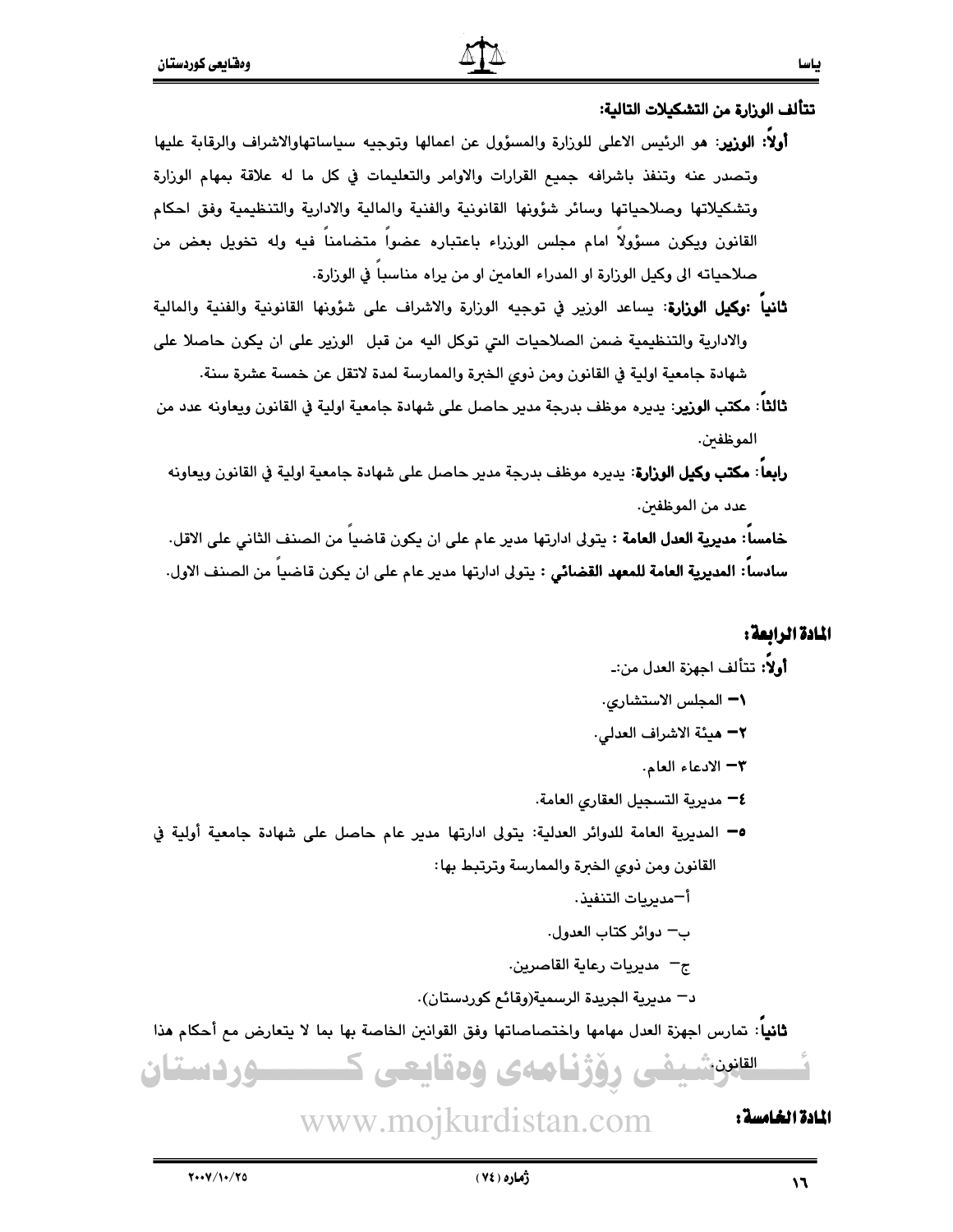أولاً: يشكل في الوزارة مجلس يسمى بـ (مجلس وزارة العدل) ويتكون من :ـ **ا سندر کے بار بھی ا** 

- .<br>**ثانياً**: يعقد المجلس احتماعاً اعتبادياً مرة واحدة في الشهر وللرئيس دعوته للانعقاد يصورة استثنائية كلما دعت الحاجة الى ذلك.
- **ثالثا**ً: ينعقد المجلس برئاسة الرئيس او نائبه عند غيابه وبحضور ثلثى اعضائه ويتخذ قراراته بأغلبية الاعضاء الحاضرين وعند تساوى الاصوات يرجح الجانب الذي فيه الرئيس.
- **رابعا**: يكون للمجلس سكرتير حاصل على شهادة جامعية اولية في القانون ويتولى تنظيم اعمال المجلس وتحضير جدول اعماله وتبليغها الى الاعضاء وتلخيص القضايا المعروضة عليه وتبليغ قراراته ويعاونه عدد من الموظفين.

#### المادة السادسة :

#### يتولى المجلس المهام التالية:

أولا:رسم السياسة العامة للوزارة وبيان اهدافها والخطة السنوية في ضوء احكام هذا القانون وتحديد الاسس القانونية والادارية والمالية والاقتصادية والفنية التي يرى اتباعها في الوزارة بما يحقق سياسة حكومة الاقليم وتقديم ما براه من توصيات بشأنها.

**ثانياً**: إعداد موازنة الوزارة وملاكها وتقديم ما يراه من توصيات بشأنها.

ثالثا: تشكيل لجان دائمة او مؤقتة من بين اعضاء المجلس لدراسة المقترحات والمشاكل التي تعترض عمل اجهزة الوزارة و دوائرها او للقيام ببعض المهام الموكلة اليها ودراسة القضايا التي يحيلها اليه الوزير. رابعا: دراسة مشاريع القوانين التي تنوى الوزارة اقتراحها.

#### المادة السائعة :

يرتبط رؤساء وقضاة محاكم الاستئناف في الاقليم بالوزارة من الناحية الادارية والتنظيمية بهدف تنسيق وتنظيم آمور ادارة المحاكم والأجهزة العدلية بالاتفاق مح رئيس مجلس القضاء. مستحكى أساسا التي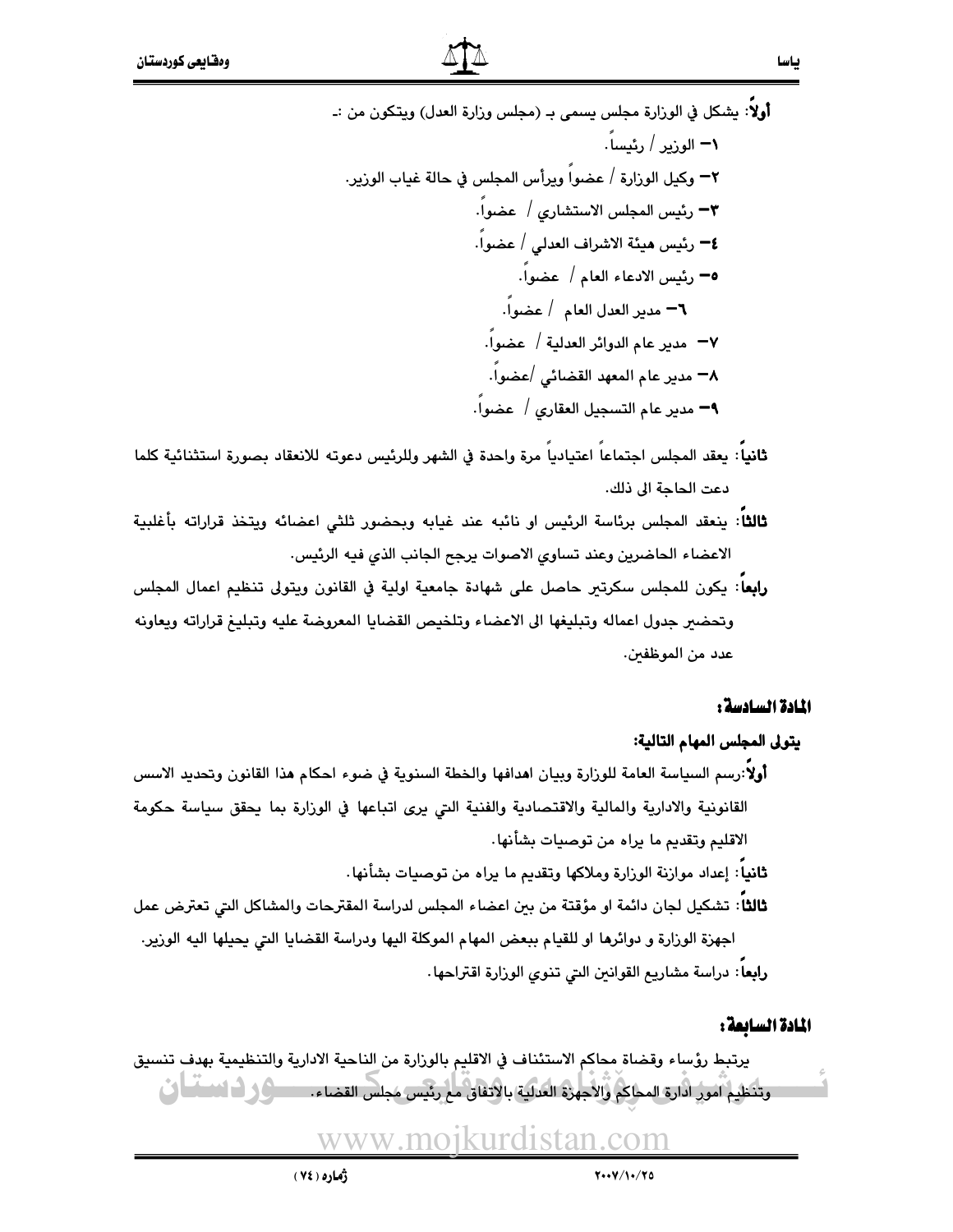#### المادة الثامنة :

لوزير العدل انتداب القاضي بما في ذلك قاضي في محكمة التمييز الى رئاسة احدى اجهزة وزارة العدل بموافقة رئيس مجلس القضاء في الاقليم.

#### المادة التاسمة :

أولاً: تحدد بنظام مهام و اختصاصات تشكيلات الوزارة. **ثانياً**: للوزير استحداث او دمج او الغاء مديريات او اقسام او شعب الوزارة حسب متطلبات عملها عند لاقتضاء.

ثالثاً :للورير اصدار التعليمات اللازمة لتسهيل تنفيذ احكام هذا القانون.

#### المادة العاشرة :

يلغي قانون وزارة العدل لاقليم كوردستان ـ العراق رقم (١٢) لسنة ١٩٩٢ وتعديلاته وتبقى الانظمة و التعليمات الصادرة بموجبه نافذة بما لا يتعارض واحكام هذا القانون لحين اصدار ما يحل محلها أو الغائها.

#### المادة الحادية عشرة :

لا يعمل باي نص قانوني او قرار يتعارض مع احكام هذا القانون.

#### المادة الثانية عشرة :

على مجلس الوزراء و الجهات ذات العلاقة تنفيذ احكام هذا القانون.

#### المادة الثالثة عشرة:

ينفذ هذا القانون اعتبارا من تاريخ اصداره و ينشر في الجريدة الرسمية ( وقائع كوردستان ).

مسعود بارزانى رئيس إفليم كوردستان- العراق

# ھەولێر ٥ / رەزيەر /٢٧٠٧ كورىية ۲۷ / ایلول /۲۰۰۷ میلادیة .<br>۱۰/ رمضان/۱٤٢٨ مجریه دِوَژْنَا صلای وهقاییعی ک ـــــود دستان www.mojkurdistan.com

ژماره ( ۷٤ )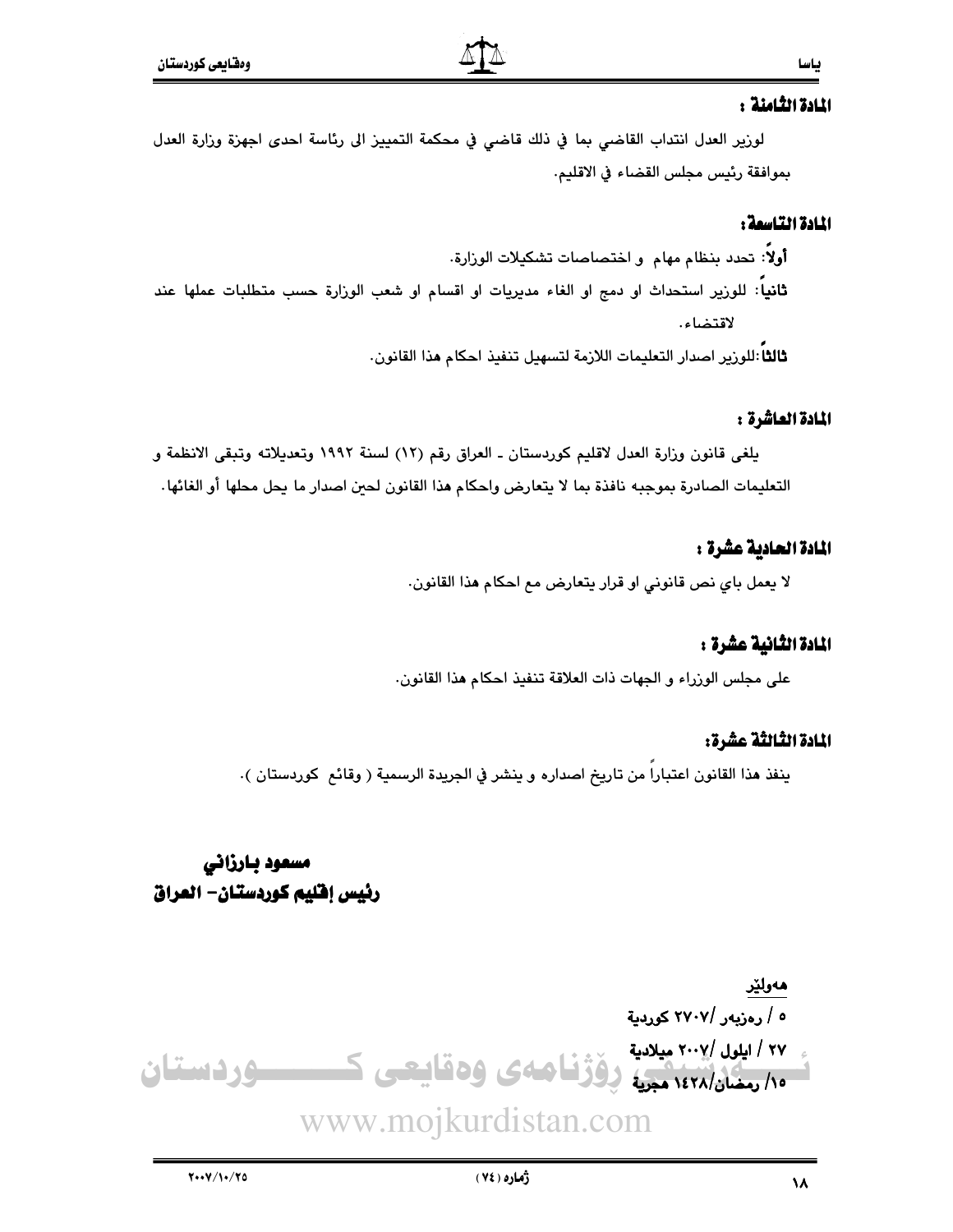#### الاسياب الموجية

بغية ترسيخ مبدأ الفصل بين السلطات و استقلال القضاء و احترام الحقوق و الحريات و انطلاقاً من ضرورة تطوير الاجهزة العدلية نظرا لما تتحمله من مسؤولية في تحقيق العدالة فقد اقتضت الضرورة اعادة هيكلة وزارة العدل على اسس حديثة لتكون قادرة على القيام بمهامها القانونية والعدلية و فصل المهام القضائية عنها باعبتارها هي جزء من السلطة التنفيذية مع ايجاد نوع من التنسيق و الترابط بين الوزارة و السلطة القضائية بغية تأمين مبدأ سيادة القانون و تطوير تطبيق القوانين و على هدى الاهداف المتقدمة و لتأمين ذلك فقد شرع هذا القانون.